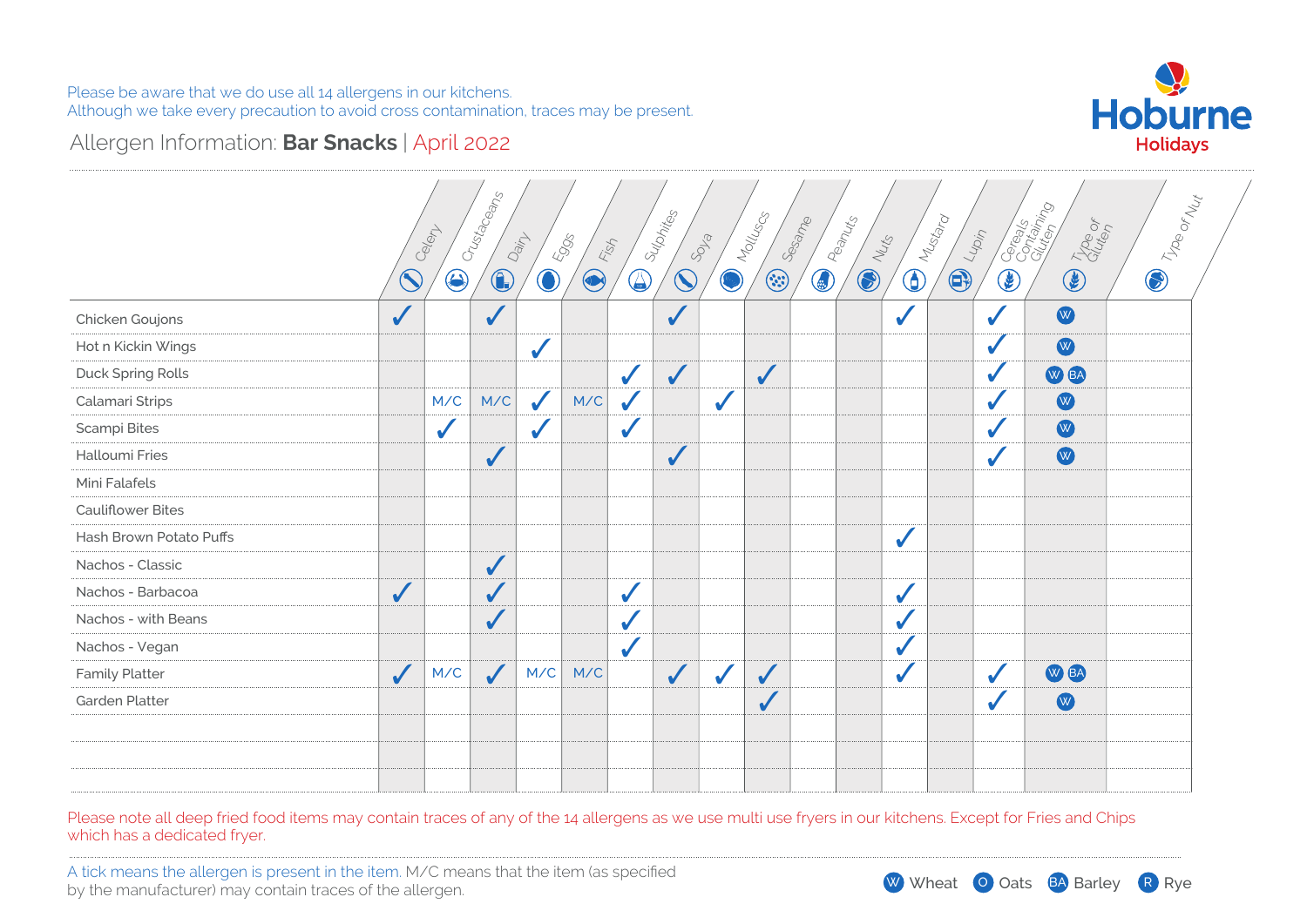

### Allergen Information: **Breakfast** | April 2022

|                            | Calent     | Crustaceans                  | Dain       | 5995<br>Fish  |                            | Sulphites               | SOLS | Molluscs | Sesame     | Peanuts      | Nuts       | Mustard    | $\frac{1}{\sqrt{2n\eta}}$ | Cocalista College<br>Trop of | I Troe or Nut |
|----------------------------|------------|------------------------------|------------|---------------|----------------------------|-------------------------|------|----------|------------|--------------|------------|------------|---------------------------|------------------------------|---------------|
|                            | $\bigcirc$ | $\bigcirc$<br>$\bigcirc$     | $\bigcirc$ | $\circledast$ | (A                         | $\mathbf{\widehat{S}}$  | Ø    | $\odot$  | $\bigcirc$ | $\bigcirc$   | $\bigcirc$ | $\bigcirc$ | $\bigcirc$                | $\circledast$                | $\bigcirc$    |
| American Pancakes          |            | $\checkmark$                 |            |               |                            |                         |      |          |            |              |            |            |                           | W                            |               |
| Dairy Free Coconut Yoghurt |            |                              |            |               |                            |                         |      |          | M/C        | $\checkmark$ |            |            |                           |                              | Pistachio     |
| Bubble n Squeak            |            | $\sqrt{2}$                   | ✔          |               |                            |                         |      |          |            |              |            |            |                           |                              |               |
| Huevos Rancheros           |            |                              |            |               | $\checkmark$               |                         |      |          |            |              |            |            |                           | W                            |               |
| Smoked Salmon Bagel        |            | $\checkmark$                 |            | $\checkmark$  |                            |                         |      | M/C      |            |              |            |            |                           | WEAR                         |               |
| Eggs Benedict              |            |                              |            |               | ✔                          | $\sqrt{2}$              |      | M/C      |            |              |            |            |                           | W                            |               |
| Eggs Mexicana              |            |                              |            |               |                            |                         |      | M/C      |            |              |            |            |                           | W                            |               |
| Hoburne Classic Breakfast  |            | <b>SCRAM-</b><br><b>BLED</b> | $\sqrt{2}$ |               |                            | $\overline{\mathbf{v}}$ |      |          |            |              |            |            |                           | W BA                         |               |
| The Big Breakfast          |            | <b>SCRAM-</b><br><b>BLED</b> |            |               |                            |                         |      |          |            |              |            |            |                           | W BA                         |               |
| Vegetarian Breakfast       |            | $\checkmark$                 |            |               | POACHED                    |                         |      |          |            |              |            |            |                           | W BA                         |               |
| Sammy Breakfast            |            | <b>SCRAM-</b><br><b>BLED</b> | $\sqrt{2}$ |               | ✔                          |                         |      |          |            |              |            |            |                           | W BA                         |               |
| Smuggles Coco Pops & Milk  |            |                              |            |               |                            |                         |      |          |            |              |            |            |                           | BA                           |               |
| Tommy's Egg & Soldiers     |            | <b>SCRAM-</b><br><b>BLED</b> | ✔          |               | POACHED                    | $\checkmark$            |      |          |            |              |            |            |                           | W BA                         |               |
| Coral's Fruit Yoghurt      |            |                              |            |               |                            |                         |      |          |            |              |            |            |                           |                              |               |
| Eggs on Toast              |            |                              |            |               | POACHED                    | $\checkmark$            |      |          |            |              |            |            |                           | W BA                         |               |
| <b>Bacon Roll</b>          |            |                              |            |               |                            |                         |      | M/C      |            |              |            |            |                           | W                            |               |
| Sausage Roll               |            |                              |            |               | $\boldsymbol{\mathcal{U}}$ |                         |      | M/C      |            |              |            |            |                           | W                            |               |
| Egg Roll                   |            |                              |            |               |                            |                         |      | M/C      |            |              |            |            |                           | W                            |               |

Please note all deep fried food items may contain traces of any of the 14 allergens as we use multi use fryers in our kitchens. Except for Fries and Chips which has a dedicated fryer.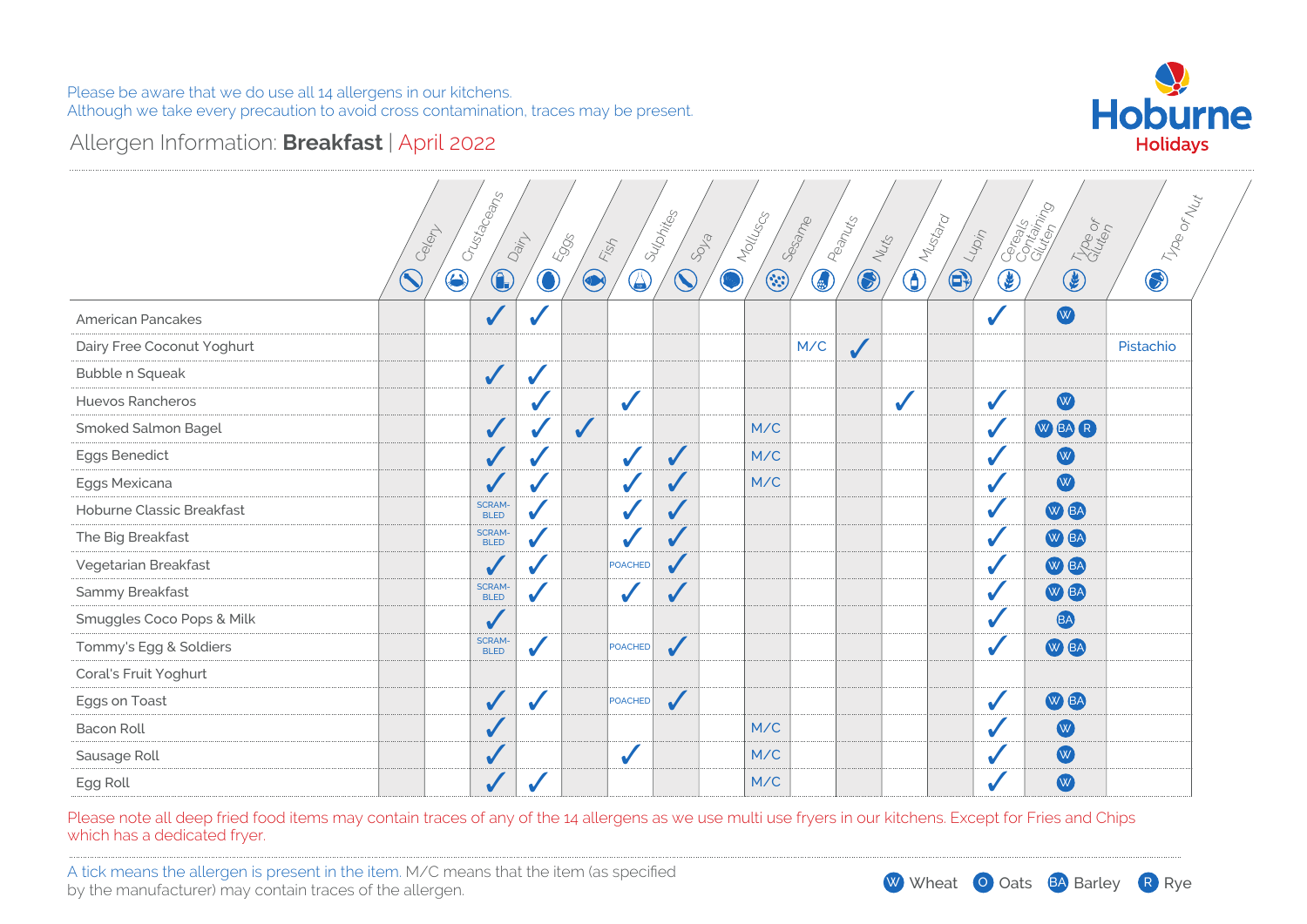

### Allergen Information: **Breakfast** | April 2022

|                                                                       |              | Crustaceans<br>Calent | Dain                     | 5905<br>Fish |              | Sulphites              | SOLS | Molluscs | Sesame<br><b>ED</b> Peanuts |              | Nuts | <b>Directory</b><br>Lupin |            | Corealist Coreal<br>Troe or | <b>D</b> The orlean |  |
|-----------------------------------------------------------------------|--------------|-----------------------|--------------------------|--------------|--------------|------------------------|------|----------|-----------------------------|--------------|------|---------------------------|------------|-----------------------------|---------------------|--|
|                                                                       | $\bigcirc$   | $\bigcirc$            | $\bigcirc$<br>$\bigcirc$ | $\bigcirc$   | $\bigcirc$   | $\widehat{\mathbb{C}}$ | Ø    | $\odot$  |                             | $\bigcirc$   |      | $\bigcirc$                | $\bigcirc$ | $\bigcirc$                  |                     |  |
| Ciabatta Roll                                                         |              |                       |                          |              |              |                        |      | M/C      |                             |              |      |                           | $\sqrt{2}$ | WEAR                        |                     |  |
| <b>Toast &amp; Butter</b>                                             |              | $\checkmark$          |                          |              |              | $\checkmark$           |      |          |                             |              |      |                           |            | W BA                        |                     |  |
| Toast, Butter & Tiptree Jam                                           |              | $\checkmark$          |                          |              |              | $\sqrt{2}$             |      |          |                             |              |      |                           |            | W BA                        |                     |  |
| Toast, Butter & Tiptree Marmalade                                     |              | ✔                     |                          |              |              | $\sqrt{}$              |      |          |                             |              |      |                           |            | W BA                        |                     |  |
| Toast, Butter & Marmite                                               | $\checkmark$ | ✔                     |                          |              |              |                        |      |          |                             |              |      |                           |            | W BA                        |                     |  |
| Toast, Butter & Nutella                                               |              | $\sqrt{2}$            |                          |              |              | $\checkmark$           |      |          |                             | $\checkmark$ |      |                           |            | W BA                        |                     |  |
| <b>Bacon Rasher</b>                                                   |              |                       |                          |              |              |                        |      |          |                             |              |      |                           |            |                             |                     |  |
| Hoburne Sausage                                                       |              |                       |                          |              | $\checkmark$ |                        |      |          |                             |              |      |                           | $\sqrt{2}$ | W                           |                     |  |
| Tomato                                                                |              |                       |                          |              |              |                        |      |          |                             |              |      |                           |            |                             |                     |  |
| Mushroom                                                              |              |                       |                          |              |              |                        |      |          |                             |              |      |                           |            |                             |                     |  |
| <b>Fried Eggs</b>                                                     |              |                       | $\checkmark$             |              |              |                        |      |          |                             |              |      |                           |            |                             |                     |  |
| <b>Scrambled Eggs</b>                                                 |              | $\sqrt{2}$            |                          |              |              |                        |      |          |                             |              |      |                           |            |                             |                     |  |
| Poached Eggs                                                          |              |                       | $\checkmark$             |              | $\sqrt{2}$   |                        |      |          |                             |              |      |                           |            |                             |                     |  |
| Mini Hash Browns                                                      |              |                       |                          |              |              |                        |      |          |                             |              |      |                           |            |                             |                     |  |
| <b>Baked Beans</b>                                                    |              |                       |                          |              |              |                        |      |          |                             |              |      |                           |            |                             |                     |  |
| Farmhouse White<br>Farmhouse white & brown                            |              |                       |                          |              |              | $\checkmark$           |      |          |                             |              |      |                           |            | W                           |                     |  |
| may contain traces of<br>Wheat, Oats, Rye & Barley<br>Farmhouse Brown |              |                       |                          |              |              |                        |      |          |                             |              |      |                           |            | W BA                        |                     |  |
| English Muffins                                                       |              |                       |                          |              |              | $\sqrt{2}$             |      | M/C      |                             |              |      |                           |            | W                           |                     |  |
|                                                                       |              |                       |                          |              |              |                        |      |          |                             |              |      |                           |            |                             |                     |  |

Please note all deep fried food items may contain traces of any of the 14 allergens as we use multi use fryers in our kitchens. Except for Fries and Chips which has a dedicated fryer.

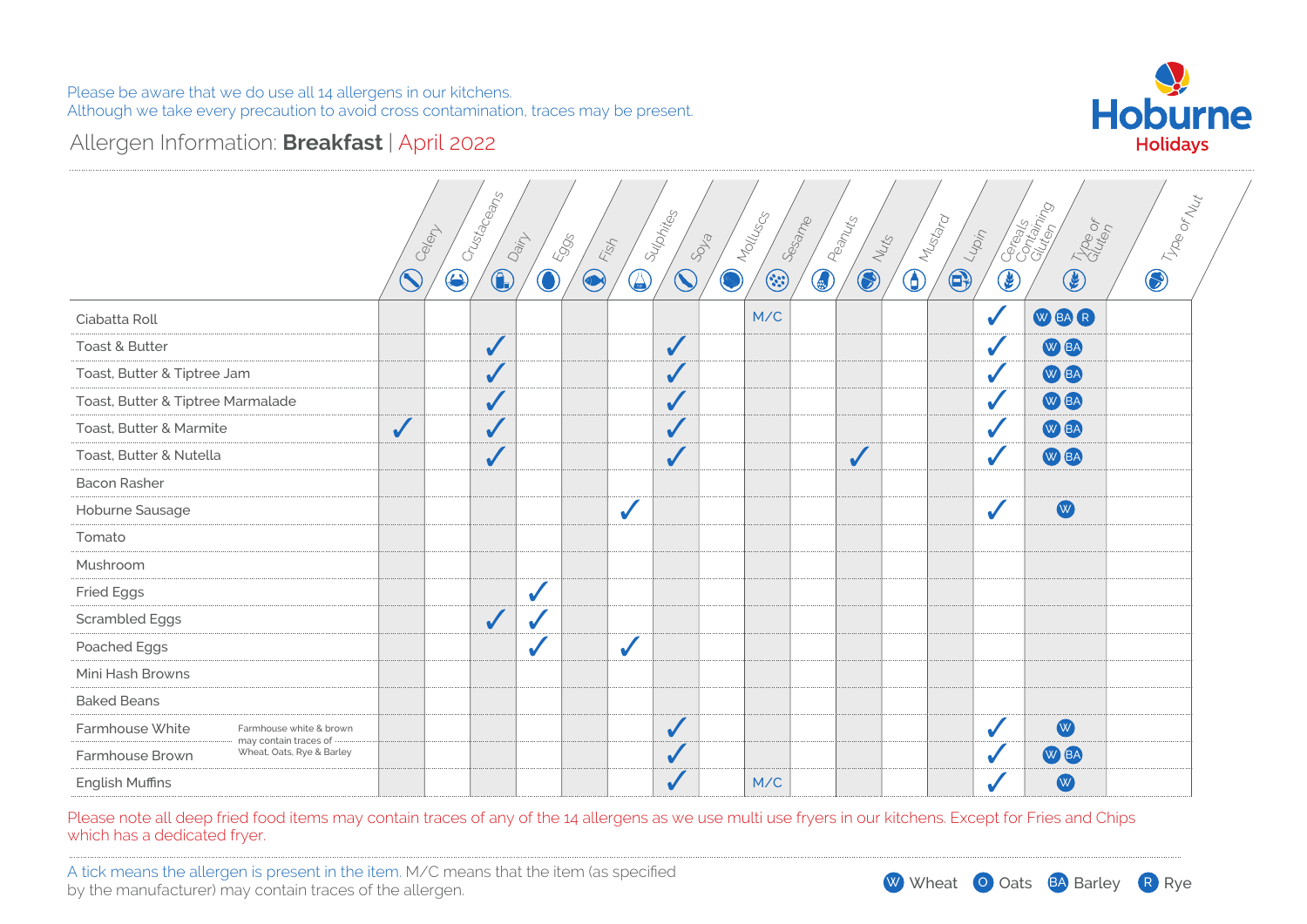

# Allergen Information: **Café Day** | April 2022

|                             |              |              | Crustaceans  |              |                     |              | Sulphites              |            | Molluscs<br>Sesame                                                              | <b>Campbellis</b> |                | $\bigoplus_{\substack{\mathcal{M}_{\mathcal{U}_{\mathcal{U}_{\mathcal{V}_{\mathcal{O}}}}}}}\mathcal{M}_{\mathcal{U}_{\mathcal{U}_{\mathcal{U}_{\mathcal{V}_{\mathcal{O}}}}}}}$ |       | Carago Caracter | <b>CO</b> Troe or Net |
|-----------------------------|--------------|--------------|--------------|--------------|---------------------|--------------|------------------------|------------|---------------------------------------------------------------------------------|-------------------|----------------|--------------------------------------------------------------------------------------------------------------------------------------------------------------------------------|-------|-----------------|-----------------------|
|                             |              | Celent       |              | Dain         | <b>Eggs</b><br>Fish |              |                        | SOLS       |                                                                                 |                   | <b>COLLEGE</b> |                                                                                                                                                                                | Lupin |                 |                       |
|                             | $\bigcirc$   | $\bigcirc$   | $\bigcirc$   | $\bigcirc$   | $\bigcirc$          | $\bigcirc$   | $\mathbf{\widehat{C}}$ | $\bigcirc$ | $\begin{pmatrix} \cdot & \cdot \\ \cdot & \cdot \\ \cdot & \cdot \end{pmatrix}$ |                   |                | $\bigoplus$                                                                                                                                                                    | C     | <b>CELTINGS</b> |                       |
| <b>Classics</b>             |              |              |              |              |                     |              |                        |            |                                                                                 |                   |                |                                                                                                                                                                                |       |                 |                       |
| Beer Battered Fish & Chips  |              |              |              | $\checkmark$ | $\checkmark$        | $\sqrt{}$    |                        |            |                                                                                 |                   |                |                                                                                                                                                                                |       |                 |                       |
| Scampi & Chips              |              | $\checkmark$ |              | $\checkmark$ |                     | $\checkmark$ |                        |            |                                                                                 |                   | $\checkmark$   |                                                                                                                                                                                |       | W               |                       |
| South East Asian Curry      |              |              |              |              |                     |              |                        |            |                                                                                 |                   |                |                                                                                                                                                                                |       |                 |                       |
| Beef & Bean Barbacoa        | $\checkmark$ |              | $\checkmark$ |              |                     | $\checkmark$ |                        |            |                                                                                 |                   | $\checkmark$   |                                                                                                                                                                                | ✔     | W               |                       |
| <b>Steak Frites</b>         |              |              | $\sqrt{}$    |              |                     |              |                        |            |                                                                                 |                   |                |                                                                                                                                                                                |       |                 |                       |
| Add Tiger Prawns            |              | $\checkmark$ |              |              |                     |              |                        |            |                                                                                 |                   |                |                                                                                                                                                                                |       |                 |                       |
| Add Chicken                 |              |              |              |              |                     |              |                        |            |                                                                                 |                   |                |                                                                                                                                                                                |       |                 |                       |
| <b>Salads</b>               |              |              |              |              |                     |              |                        |            |                                                                                 |                   |                |                                                                                                                                                                                |       |                 |                       |
| Chicken Caesar Salad        |              |              | $\checkmark$ | $\checkmark$ | $\checkmark$        |              |                        |            | M/C                                                                             |                   | ✔              |                                                                                                                                                                                |       | W               |                       |
| Salad Bowl                  |              |              |              |              |                     |              |                        |            |                                                                                 |                   |                |                                                                                                                                                                                |       |                 |                       |
| Chicken & Bacon Salad       |              |              |              |              |                     |              |                        |            | M/C                                                                             |                   |                |                                                                                                                                                                                |       | W               |                       |
| Smoked Salmon & Crab Salad  |              | $\checkmark$ | $\checkmark$ | $\checkmark$ | $\checkmark$        |              |                        |            |                                                                                 |                   |                |                                                                                                                                                                                |       |                 |                       |
| Falafel & Cauliflower Salad |              |              |              |              |                     |              |                        |            |                                                                                 |                   |                |                                                                                                                                                                                |       |                 |                       |
| Garlic Crostini - Croutons  |              |              |              |              |                     |              |                        |            | M/C                                                                             |                   |                |                                                                                                                                                                                |       | W               |                       |
|                             |              |              |              |              |                     |              |                        |            |                                                                                 |                   |                |                                                                                                                                                                                |       |                 |                       |
|                             |              |              |              |              |                     |              |                        |            |                                                                                 |                   |                |                                                                                                                                                                                |       |                 |                       |
|                             |              |              |              |              |                     |              |                        |            |                                                                                 |                   |                |                                                                                                                                                                                |       |                 |                       |

Please note all deep fried food items may contain traces of any of the 14 allergens as we use multi use fryers in our kitchens. Except for Fries and Chips which has a dedicated fryer.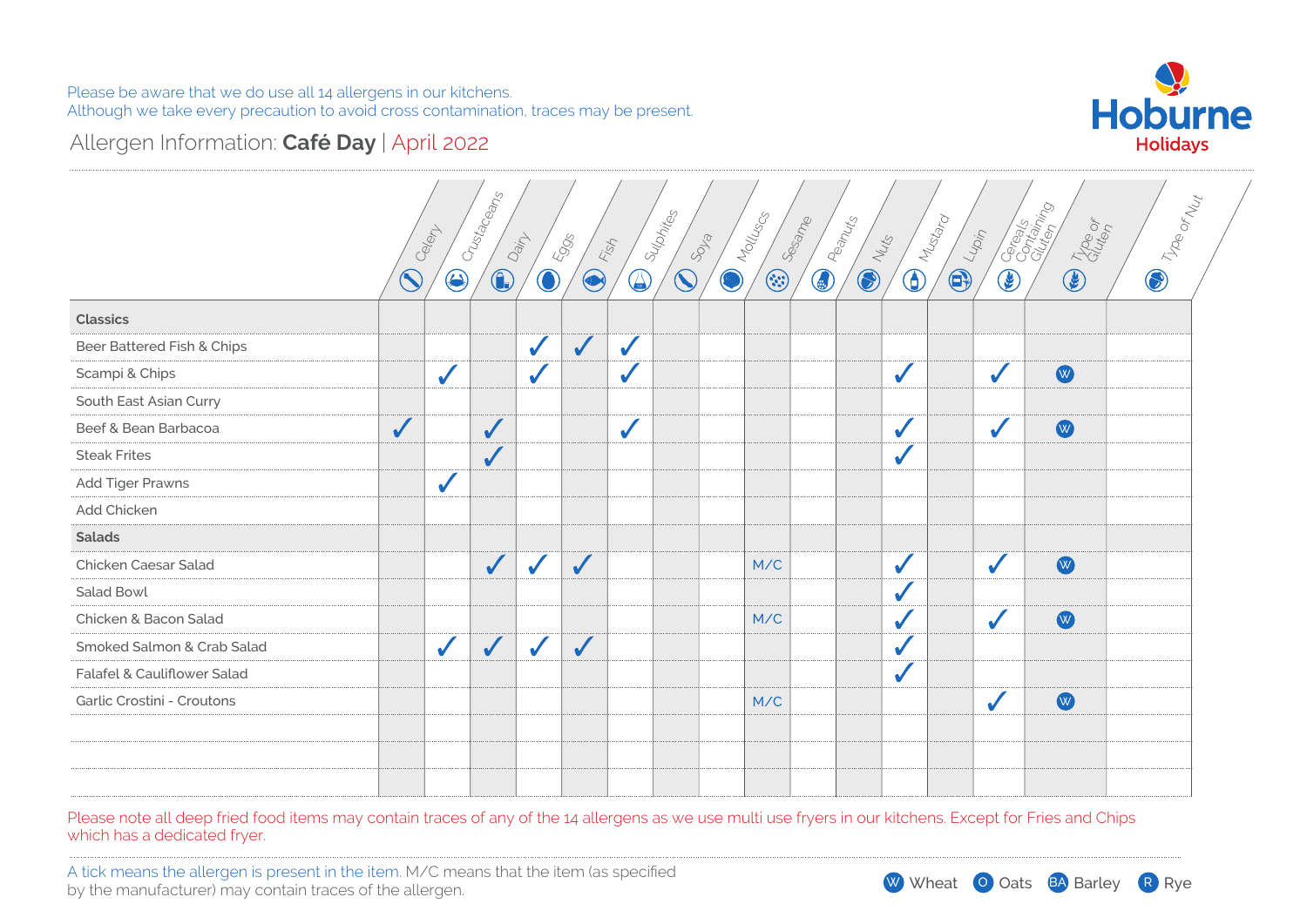

# Allergen Information: **Café Day** | April 2022

|                                                                                                             |              | Crustaceans<br>Celert    | Dain       | 4995<br>Fish | Sulphites                            | Molluscs<br>SOLS | Sesame       | Peanuts    | Nuts         | <b>Division Reserve</b><br>$\frac{L_{\nu_{\mathcal{D},\dot{\eta}}}}{}$ |                  | Cocontractor<br>The or                                                                                                                                                                                                                                                                                                                              | <b>D</b> Troe or Nut |
|-------------------------------------------------------------------------------------------------------------|--------------|--------------------------|------------|--------------|--------------------------------------|------------------|--------------|------------|--------------|------------------------------------------------------------------------|------------------|-----------------------------------------------------------------------------------------------------------------------------------------------------------------------------------------------------------------------------------------------------------------------------------------------------------------------------------------------------|----------------------|
|                                                                                                             | $\bigcirc$   | $\bigcirc$<br>$\bigcirc$ | $\bigcirc$ | $\bigcirc$   | $\mathbf{\widehat{S}}$<br>$\bigcirc$ | Ø                | 4<br>$\odot$ | $\bigcirc$ |              | $\bigoplus$                                                            | $\bigcircledast$ | $\begin{picture}(20,20) \put(0,0){\line(1,0){10}} \put(15,0){\line(1,0){10}} \put(15,0){\line(1,0){10}} \put(15,0){\line(1,0){10}} \put(15,0){\line(1,0){10}} \put(15,0){\line(1,0){10}} \put(15,0){\line(1,0){10}} \put(15,0){\line(1,0){10}} \put(15,0){\line(1,0){10}} \put(15,0){\line(1,0){10}} \put(15,0){\line(1,0){10}} \put(15,0){\line(1$ |                      |
| <b>Burgers</b>                                                                                              |              |                          |            |              |                                      |                  |              |            |              |                                                                        |                  |                                                                                                                                                                                                                                                                                                                                                     |                      |
| Café Beef Burger                                                                                            | $\checkmark$ | $\checkmark$             |            | $\checkmark$ |                                      | M/C              |              | M/C        | $\checkmark$ |                                                                        |                  | W                                                                                                                                                                                                                                                                                                                                                   | All                  |
| Café Chicken Burger                                                                                         | $\checkmark$ | $\sqrt{}$                |            | ✔            |                                      | M/C              |              | M/C        | ✔            |                                                                        |                  | W                                                                                                                                                                                                                                                                                                                                                   | All                  |
| Café Beetroot Burger                                                                                        |              | M/C                      | M/C        |              | M/C                                  | M/C              | M/C          | M/C        | $\checkmark$ |                                                                        |                  | W                                                                                                                                                                                                                                                                                                                                                   | All                  |
| Add Cheese                                                                                                  |              | $\checkmark$             |            |              |                                      |                  |              |            |              |                                                                        |                  |                                                                                                                                                                                                                                                                                                                                                     |                      |
| Add Bacon                                                                                                   |              |                          |            |              |                                      |                  |              |            |              |                                                                        |                  |                                                                                                                                                                                                                                                                                                                                                     |                      |
| Add Mushroom                                                                                                |              |                          |            |              |                                      |                  |              |            |              |                                                                        |                  |                                                                                                                                                                                                                                                                                                                                                     |                      |
| Add Blue Cheese                                                                                             |              | $\sqrt{}$                |            |              |                                      |                  |              |            |              |                                                                        |                  |                                                                                                                                                                                                                                                                                                                                                     |                      |
| Brioche Style Vegan Buns contain gluten<br>(wheat). They may contain Barley, Egg, Milk,<br>Oats, Rye & Soya |              | M/C                      | M/C        |              | M/C                                  |                  |              |            |              |                                                                        |                  | W                                                                                                                                                                                                                                                                                                                                                   |                      |
| Brioche Buns contain gluten (wheat). They<br>may contain Barley, Oats, Rye & Soya                           |              | $\checkmark$             |            |              | M/C                                  |                  |              |            |              |                                                                        |                  | W                                                                                                                                                                                                                                                                                                                                                   |                      |
|                                                                                                             |              |                          |            |              |                                      |                  |              |            |              |                                                                        |                  |                                                                                                                                                                                                                                                                                                                                                     |                      |
|                                                                                                             |              |                          |            |              |                                      |                  |              |            |              |                                                                        |                  |                                                                                                                                                                                                                                                                                                                                                     |                      |
|                                                                                                             |              |                          |            |              |                                      |                  |              |            |              |                                                                        |                  |                                                                                                                                                                                                                                                                                                                                                     |                      |
|                                                                                                             |              |                          |            |              |                                      |                  |              |            |              |                                                                        |                  |                                                                                                                                                                                                                                                                                                                                                     |                      |
|                                                                                                             |              |                          |            |              |                                      |                  |              |            |              |                                                                        |                  |                                                                                                                                                                                                                                                                                                                                                     |                      |
|                                                                                                             |              |                          |            |              |                                      |                  |              |            |              |                                                                        |                  |                                                                                                                                                                                                                                                                                                                                                     |                      |

Please note all deep fried food items may contain traces of any of the 14 allergens as we use multi use fryers in our kitchens. Except for Fries and Chips which has a dedicated fryer.

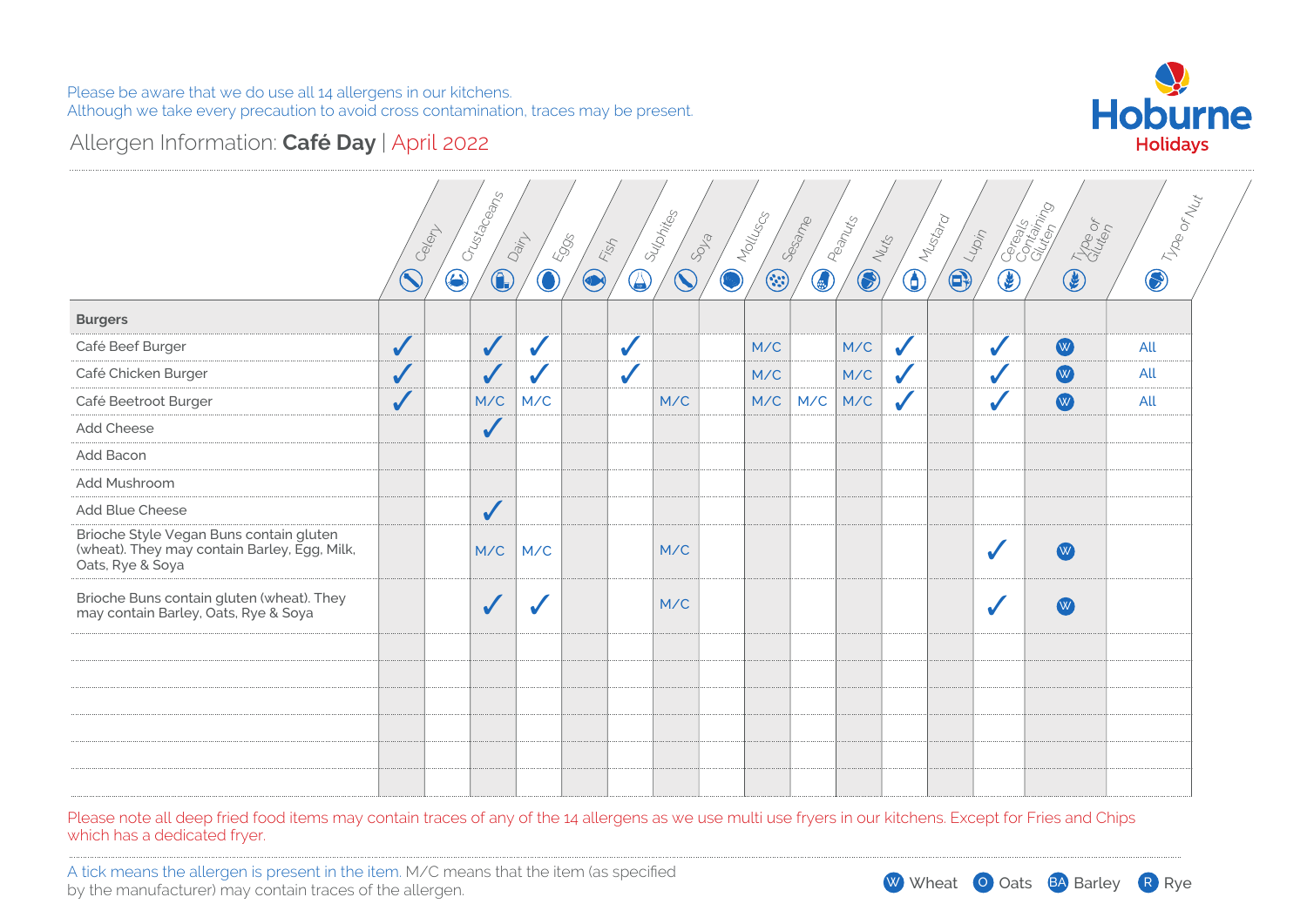

# Allergen Information: **Café Day** | April 2022

|                           |              |            | Crustaceans  | Dain       | 5995<br>Fish |              |                                           |                                     |                                |                |              |                                                                                                                             |            | <b>Coreals</b>  |                      |
|---------------------------|--------------|------------|--------------|------------|--------------|--------------|-------------------------------------------|-------------------------------------|--------------------------------|----------------|--------------|-----------------------------------------------------------------------------------------------------------------------------|------------|-----------------|----------------------|
|                           | Coeley       | $\bigodot$ | $\bigodot$   | $\bigcirc$ | $\bigcirc$   |              | <b>D</b> Sulphiles<br><b>CONSCRIPTION</b> | <b>CONTROLLING</b><br><b>Sesame</b> | <b>CONTROLLED BY STRATEGIC</b> | <b>COLLEGE</b> |              | $\bigoplus_{\substack{\mathcal{M}_{\mathcal{U}_{\mathcal{C}\natural_{\mathcal{O}_{\mathcal{C}}}}}}$<br><b>CONTROVERSITY</b> | $\bigcirc$ | <b>COLLEGAT</b> | <b>D</b> Troe or Nut |
| <b>Fries &amp; Sides</b>  |              |            |              |            |              |              |                                           |                                     |                                |                |              |                                                                                                                             |            |                 |                      |
| Fries                     |              |            |              |            |              |              |                                           |                                     |                                |                |              |                                                                                                                             |            |                 |                      |
| Chips                     |              |            |              |            |              |              |                                           |                                     |                                |                |              |                                                                                                                             |            |                 |                      |
| <b>Barbacoa Fries</b>     | $\checkmark$ |            | $\checkmark$ |            |              | $\checkmark$ |                                           |                                     |                                |                | $\sqrt{2}$   |                                                                                                                             |            |                 |                      |
| <b>American Fries</b>     |              |            | $\sqrt{}$    |            |              |              |                                           |                                     |                                |                |              |                                                                                                                             |            |                 |                      |
| <b>Curry Fries</b>        |              |            | $\checkmark$ |            |              |              |                                           |                                     |                                |                |              |                                                                                                                             |            |                 |                      |
| Northern Fries            | $\checkmark$ |            | $\checkmark$ |            |              | $\checkmark$ |                                           |                                     |                                |                |              |                                                                                                                             |            |                 |                      |
| Beer Battered Onion Rings |              |            |              |            |              |              |                                           |                                     |                                |                |              |                                                                                                                             |            | W BA            |                      |
| <b>Garlic Bread</b>       |              |            | $\checkmark$ |            |              |              |                                           | M/C                                 |                                |                |              |                                                                                                                             |            | W               |                      |
| Cheesy Garlic Bread       |              |            | $\checkmark$ |            |              |              |                                           | M/C                                 |                                |                |              |                                                                                                                             |            | W               |                      |
| <b>House Salad</b>        |              |            |              |            |              |              |                                           |                                     |                                |                | $\checkmark$ |                                                                                                                             |            |                 |                      |
|                           |              |            |              |            |              |              |                                           |                                     |                                |                |              |                                                                                                                             |            |                 |                      |
|                           |              |            |              |            |              |              |                                           |                                     |                                |                |              |                                                                                                                             |            |                 |                      |
|                           |              |            |              |            |              |              |                                           |                                     |                                |                |              |                                                                                                                             |            |                 |                      |
|                           |              |            |              |            |              |              |                                           |                                     |                                |                |              |                                                                                                                             |            |                 |                      |
|                           |              |            |              |            |              |              |                                           |                                     |                                |                |              |                                                                                                                             |            |                 |                      |
|                           |              |            |              |            |              |              |                                           |                                     |                                |                |              |                                                                                                                             |            |                 |                      |
|                           |              |            |              |            |              |              |                                           |                                     |                                |                |              |                                                                                                                             |            |                 |                      |
|                           |              |            |              |            |              |              |                                           |                                     |                                |                |              |                                                                                                                             |            |                 |                      |

Please note all deep fried food items may contain traces of any of the 14 allergens as we use multi use fryers in our kitchens. Except for Fries and Chips which has a dedicated fryer.

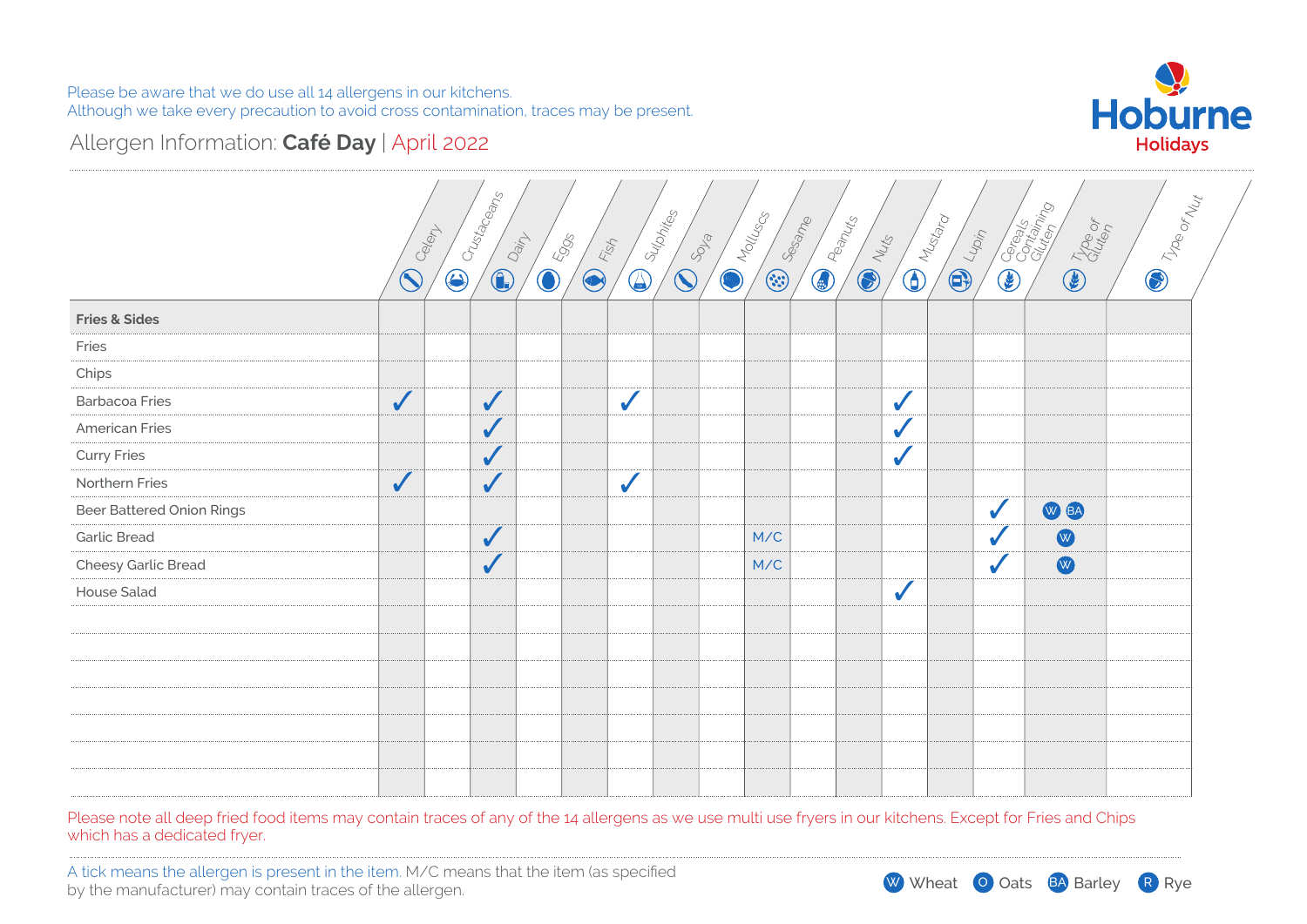

### Allergen Information: **Cakes & Traybakes** | April 2022

|                                  |            | Crustageans<br>Celep     |            |            |              | Sulphites    | Molluscs | Sesame  | Peanuts                  | I Mustard  |                          | Caraga<br>Caragania<br>Trop of | I Troe or Nut |
|----------------------------------|------------|--------------------------|------------|------------|--------------|--------------|----------|---------|--------------------------|------------|--------------------------|--------------------------------|---------------|
|                                  |            |                          | Dainy      | 5905       | FEBT         |              | SOLS     |         | Nuts                     |            | $\frac{1}{4}$            |                                |               |
|                                  | $\bigcirc$ | $\bigcirc$<br>$\bigodot$ | $\bigcirc$ | $\bigcirc$ | $\bigcirc$   | $\bigcirc$   | Ø        | $\odot$ | $\bigcirc$<br>$\bigcirc$ | $\bigcirc$ | $\bigcirc$<br>$\bigcirc$ | $\circledast$                  | $\bigcirc$    |
| <b>Traybakes</b>                 |            |                          |            |            |              |              |          |         |                          |            |                          |                                |               |
| GF Chocolate Brownie             |            | $\checkmark$             |            |            | $\checkmark$ | $\sqrt{2}$   |          |         |                          |            |                          |                                |               |
| GF Lemon Drizzle Frangipane      |            | $\sqrt{2}$               |            |            |              |              |          |         | $\checkmark$             |            |                          |                                | Almonds       |
| Cappuccino                       |            | $\checkmark$             |            |            |              | $\checkmark$ |          |         |                          |            |                          | W                              |               |
| Vegan Biscoff Millionaire        |            |                          |            |            |              | $\checkmark$ |          |         | $\checkmark$             |            |                          | W                              | Cashews       |
| Honeycomb Toffee Tiffin          |            | $\sqrt{2}$               |            |            |              | $\sqrt{2}$   |          |         |                          |            |                          | W                              |               |
| GF Carrot Cake Flapjack          |            |                          |            |            |              |              |          |         | $\checkmark$             |            |                          |                                | Walnuts       |
| GF Raspberry and Almond Flapjack |            |                          |            |            |              |              |          |         | $\checkmark$             |            |                          |                                | Almonds       |
| Vegan Treacle Tart               |            |                          |            |            |              | $\checkmark$ |          |         |                          |            |                          | W                              |               |
| <b>Toffee Crisp</b>              |            | $\sqrt{2}$               |            |            |              | $\checkmark$ |          |         |                          |            |                          | $\bullet$                      |               |
| Tiffin                           |            | $\checkmark$             |            |            |              | $\checkmark$ |          |         |                          |            |                          | W                              |               |
| <b>GF Billionaire Brownie</b>    |            | $\sqrt{2}$               | J          |            |              | $\checkmark$ |          |         |                          |            |                          |                                |               |
| Rocky Road                       |            | $\sqrt{2}$               |            |            |              | $\checkmark$ |          |         | $\checkmark$             |            |                          | W                              | All           |
| Millionaire Shortbread           |            | $\checkmark$             |            |            |              | $\checkmark$ |          |         |                          |            |                          | W                              |               |
|                                  |            |                          |            |            |              |              |          |         |                          |            |                          |                                |               |
|                                  |            |                          |            |            |              |              |          |         |                          |            |                          |                                |               |
|                                  |            |                          |            |            |              |              |          |         |                          |            |                          |                                |               |
|                                  |            |                          |            |            |              |              |          |         |                          |            |                          |                                |               |

Please note all deep fried food items may contain traces of any of the 14 allergens as we use multi use fryers in our kitchens. Except for Fries and Chips which has a dedicated fryer.

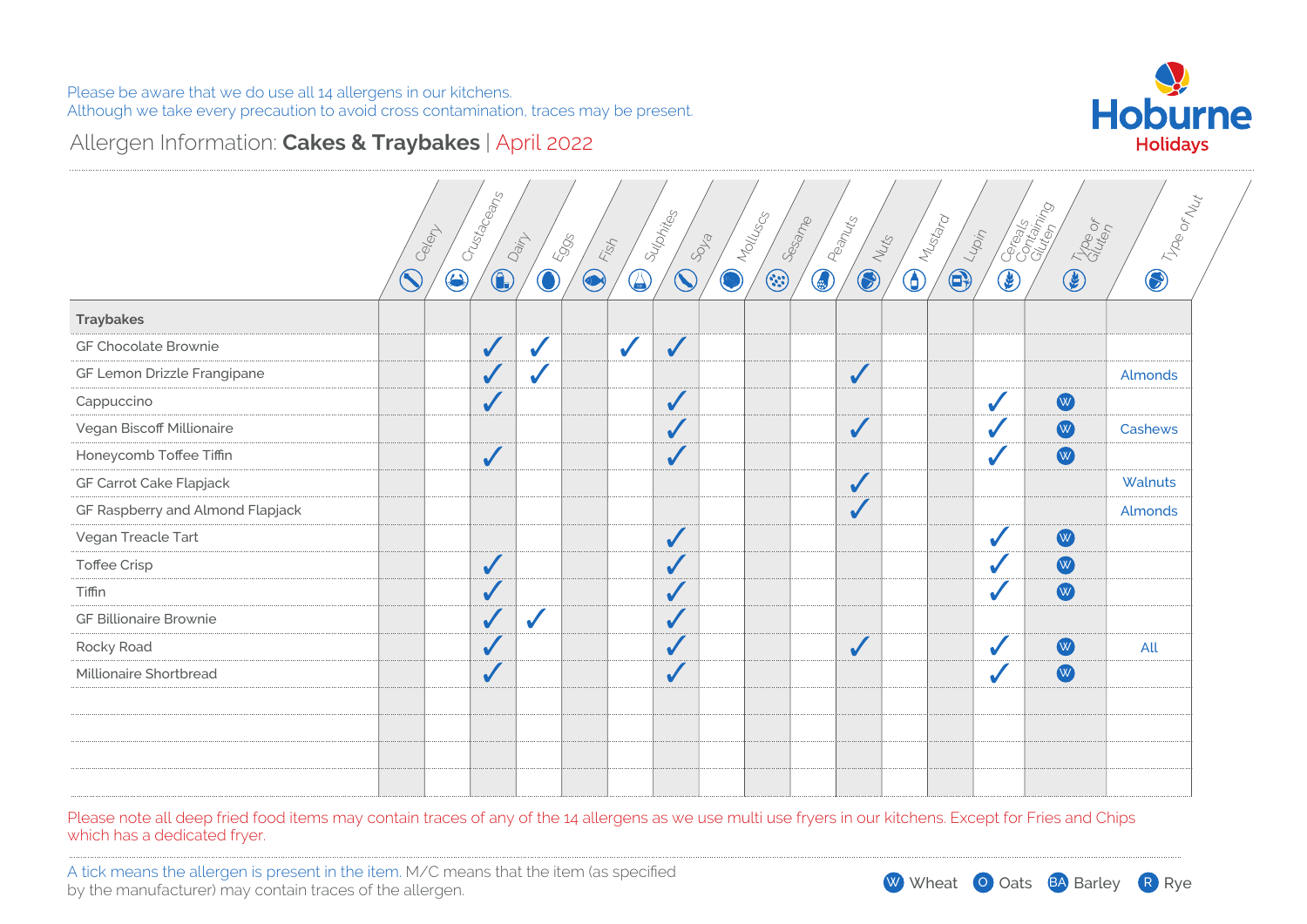

### Allergen Information: **Cakes & Traybakes** | April 2022

|                                                                                                      |            | Celert     | Crustaceans  | Dainy        | Eggs<br>Fish |            | Sulphites    | SOLS | Molluscs | Sesame        | Peanuts<br>Nuts |            | Mustard<br>$\frac{1}{\sqrt{2}}$ |                  | Cocodes Collaps | Troo or | <b>D</b> Troe or May |
|------------------------------------------------------------------------------------------------------|------------|------------|--------------|--------------|--------------|------------|--------------|------|----------|---------------|-----------------|------------|---------------------------------|------------------|-----------------|---------|----------------------|
|                                                                                                      | $\bigcirc$ | $\bigcirc$ | $\bigcirc$   | $\bigcirc$   | $\bigcirc$   | $\bigcirc$ | $\bigcirc$   | Ø    | $\odot$  | $\circledast$ | $\bigcirc$      | $\bigcirc$ | $\bigcirc$                      | $\bigcircledast$ | $\bigcirc$      |         |                      |
| Cakes                                                                                                |            |            |              |              |              |            |              |      |          |               |                 |            |                                 |                  |                 |         |                      |
| Lemon Drizzle Cake                                                                                   |            |            | $\checkmark$ | $\checkmark$ |              |            |              |      |          |               | M/C             |            |                                 |                  |                 |         | All                  |
| Chocolate Fudge Cake                                                                                 |            |            | $\checkmark$ |              |              |            | $\checkmark$ |      |          |               | M/C             |            |                                 |                  | W               |         | All                  |
| Victoria Sponge Cake                                                                                 |            |            | $\checkmark$ |              |              |            |              |      |          |               | M/C             |            |                                 |                  | W               |         | All                  |
| All cakes may contain traces of: Almonds,<br>Hazelnut, Peanuts, Pecan Nut, Pistachio and<br>Walnut   |            |            |              |              |              |            |              |      |          |               |                 |            |                                 |                  |                 |         |                      |
| Muffin Tulip Blueberry                                                                               |            |            | $\checkmark$ | $\checkmark$ |              |            | M/C          |      |          |               |                 |            |                                 |                  | W               |         |                      |
| Muffin Tulip Raspberry & Choc                                                                        |            |            | $\checkmark$ |              |              |            | $\checkmark$ |      | M/C      |               |                 |            |                                 |                  | W               |         |                      |
| Muffin Tulip Chocolate                                                                               |            |            | $\checkmark$ |              |              |            | $\checkmark$ |      |          |               |                 |            |                                 |                  | W               |         |                      |
| Muffin Tulip Victoria Sponge                                                                         |            |            | $\sqrt{}$    |              |              |            | M/C          |      |          |               |                 |            |                                 |                  | W               |         |                      |
| All muffins may contain traces of: Almonds,<br>Hazelnut, Peanuts, Pecan Nut, Pistachio and<br>Walnut |            |            |              |              |              |            |              |      |          |               |                 |            |                                 |                  |                 |         |                      |
|                                                                                                      |            |            |              |              |              |            |              |      |          |               |                 |            |                                 |                  |                 |         |                      |
|                                                                                                      |            |            |              |              |              |            |              |      |          |               |                 |            |                                 |                  |                 |         |                      |
|                                                                                                      |            |            |              |              |              |            |              |      |          |               |                 |            |                                 |                  |                 |         |                      |
|                                                                                                      |            |            |              |              |              |            |              |      |          |               |                 |            |                                 |                  |                 |         |                      |
|                                                                                                      |            |            |              |              |              |            |              |      |          |               |                 |            |                                 |                  |                 |         |                      |
|                                                                                                      |            |            |              |              |              |            |              |      |          |               |                 |            |                                 |                  |                 |         |                      |

Please note all deep fried food items may contain traces of any of the 14 allergens as we use multi use fryers in our kitchens. Except for Fries and Chips which has a dedicated fryer.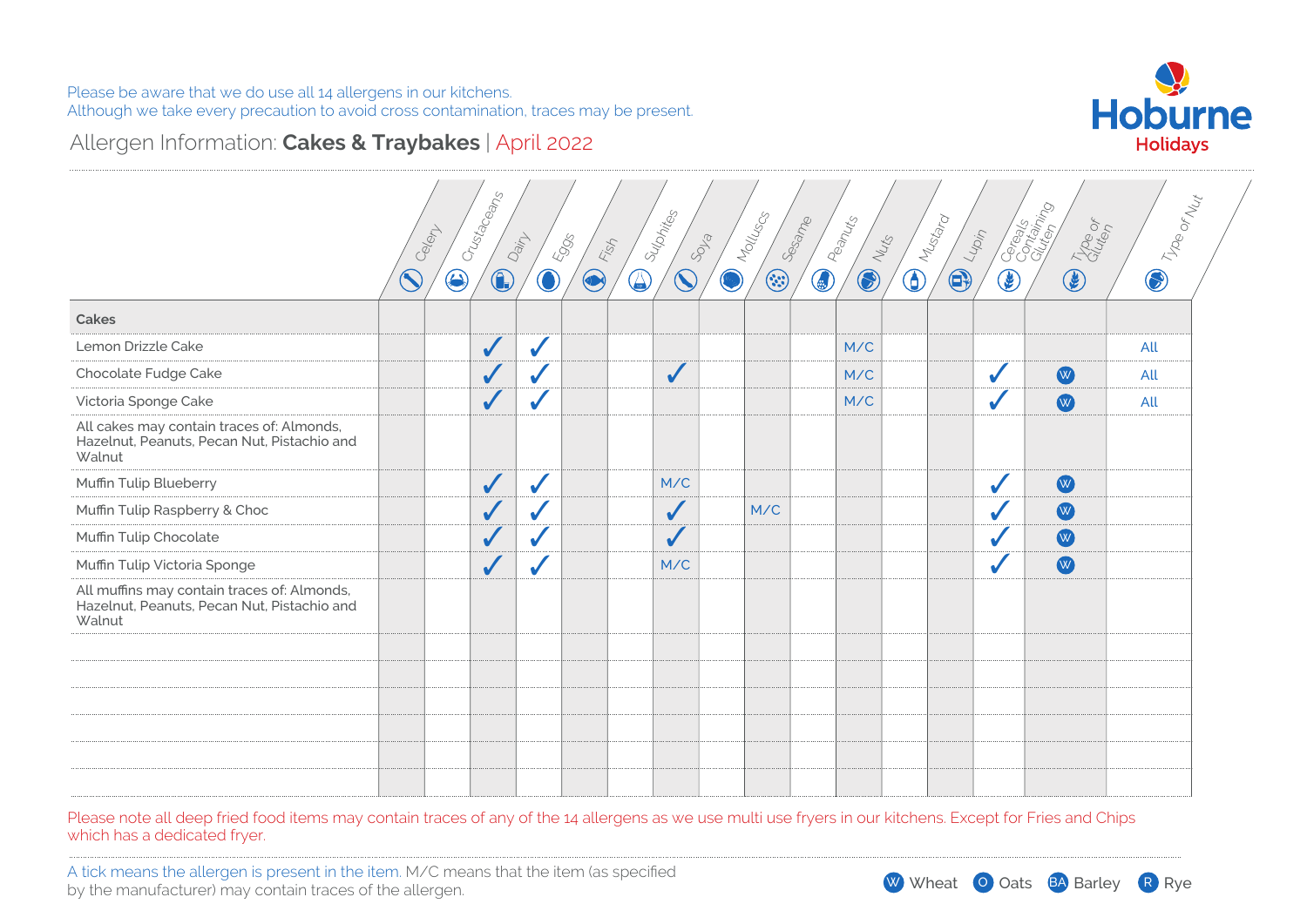

# Allergen Information: **Desserts & Sundaes** | April 2022

|                                                                     | Celent     | Crustaceans              | Dain       | <b>Eggs</b><br>Fish      | Sulphites    | SOLS       | Molluscs     | Sesame<br>Peanuts | NUNS       |              | I Mustard  | Lupin      | <b>Communities</b> | <b>D</b> Troe or Nut |
|---------------------------------------------------------------------|------------|--------------------------|------------|--------------------------|--------------|------------|--------------|-------------------|------------|--------------|------------|------------|--------------------|----------------------|
|                                                                     | $\bigcirc$ | $\bigcirc$<br>$\bigodot$ | $\bigcirc$ | $\bigcirc$<br>$\bigcirc$ | $\bigcirc$   | $\bigcirc$ | $\odot$      | $\bigcirc$        | $\bigcirc$ | $\bigcirc$   | $\bigcirc$ | $\bigcirc$ |                    |                      |
| GF Chocolate Brownie                                                |            | $\checkmark$             |            |                          | $\sqrt{2}$   |            |              |                   |            |              |            |            |                    |                      |
| New York Cheesecake & Berries                                       |            | $\checkmark$             | $\sqrt{2}$ |                          |              |            |              |                   | M/C        |              |            |            |                    | All                  |
| <b>Sticky Toffee Pudding</b>                                        |            | $\checkmark$             |            |                          | $\checkmark$ |            |              |                   |            |              |            |            | W                  |                      |
| Selection of British Cheeses                                        |            | $\checkmark$             |            | $\checkmark$             | M/C          |            | $\checkmark$ |                   |            | $\checkmark$ |            |            | WBAR               |                      |
| Chocolate Fudge Sundae                                              |            | $\checkmark$             |            |                          | $\sqrt{}$    |            |              |                   |            |              |            |            |                    |                      |
| Banoffee Biscoff Sundae                                             |            | $\checkmark$             |            |                          | $\sqrt{}$    |            |              |                   |            |              |            |            | W                  |                      |
| Rocky Road Sundae                                                   |            | $\checkmark$             |            |                          | $\checkmark$ |            |              |                   |            |              |            |            | W                  |                      |
| Custard                                                             |            | $\checkmark$             |            |                          |              |            |              |                   |            |              |            |            |                    |                      |
| Ice Creams - Check New Forest 2022<br><b>Brochure for Allergens</b> |            | $\checkmark$             |            |                          | $\sqrt{}$    |            |              |                   |            |              |            |            |                    |                      |
|                                                                     |            |                          |            |                          |              |            |              |                   |            |              |            |            |                    |                      |
|                                                                     |            |                          |            |                          |              |            |              |                   |            |              |            |            |                    |                      |
|                                                                     |            |                          |            |                          |              |            |              |                   |            |              |            |            |                    |                      |
|                                                                     |            |                          |            |                          |              |            |              |                   |            |              |            |            |                    |                      |
|                                                                     |            |                          |            |                          |              |            |              |                   |            |              |            |            |                    |                      |
|                                                                     |            |                          |            |                          |              |            |              |                   |            |              |            |            |                    |                      |
|                                                                     |            |                          |            |                          |              |            |              |                   |            |              |            |            |                    |                      |

Please note all deep fried food items may contain traces of any of the 14 allergens as we use multi use fryers in our kitchens. Except for Fries and Chips which has a dedicated fryer.

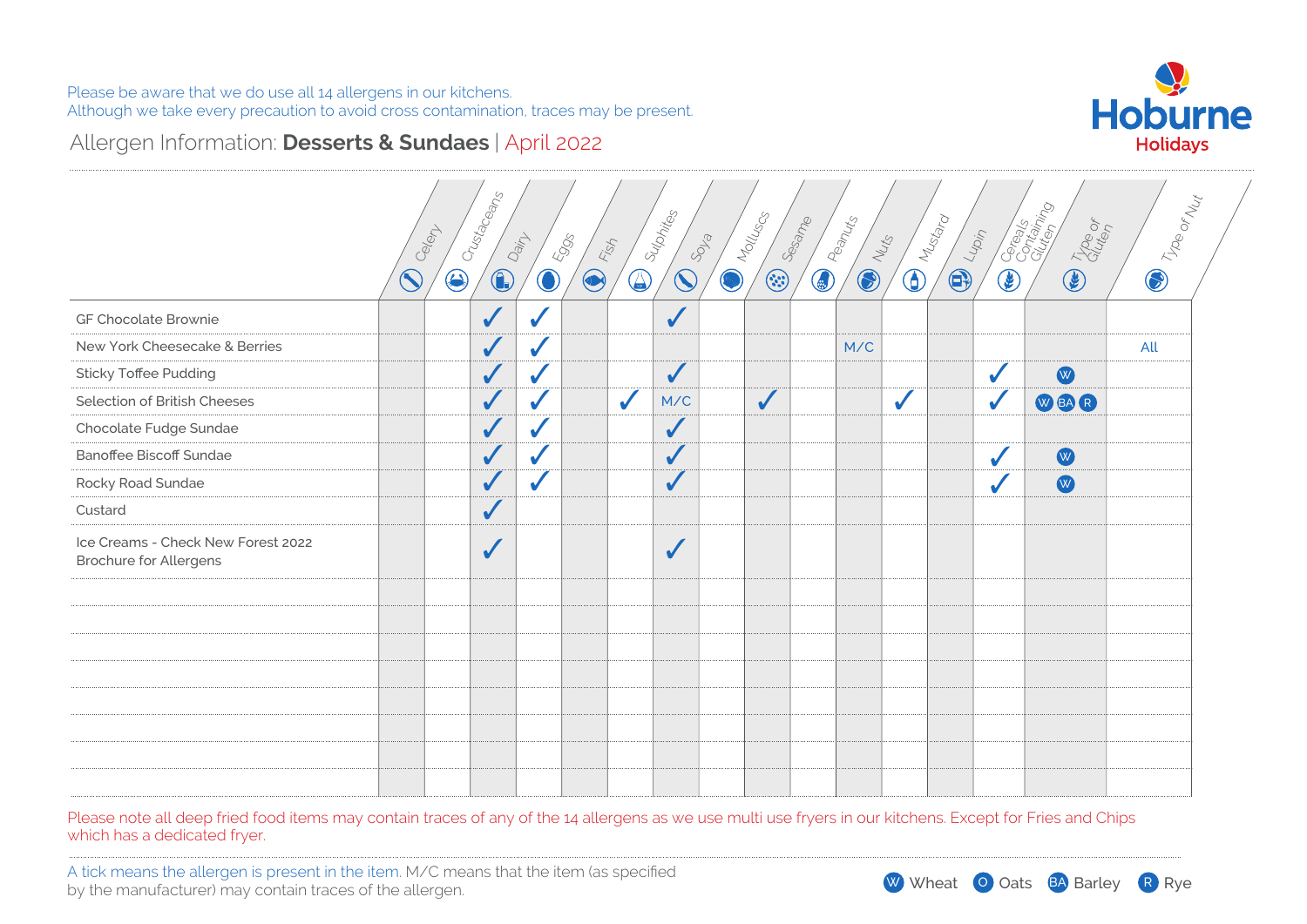

# Allergen Information: **Evening** | April 2022

|                                  |              |              | Crustaceans  |            |              |              | Sulphites              |              | I Molluscs | Sesame<br><b>ED PREPALLS</b> |                 | <b>Divideo</b> |                  | <b>Careage</b>  | <b>D</b> Troe or Nut |
|----------------------------------|--------------|--------------|--------------|------------|--------------|--------------|------------------------|--------------|------------|------------------------------|-----------------|----------------|------------------|-----------------|----------------------|
|                                  |              | Celert       |              | Dain       | 5995<br>Flop |              |                        | SOLS         |            |                              | <b>CO</b> Nutts |                | Lupin            | <b>CE</b> Troop |                      |
|                                  | $\bigcirc$   | $\bigcirc$   | $\bigcirc$   | $\bigcirc$ | $\bigcirc$   | $\bigcirc$   | $\widehat{\mathbb{C}}$ | Ø            | $\odot$    |                              |                 | $\bigodot$     | $\bigcircledast$ |                 |                      |
| <b>Starters</b>                  |              |              |              |            |              |              |                        |              |            |                              |                 |                |                  |                 |                      |
| <b>Fried Cauliflower Florets</b> |              |              |              |            |              |              |                        |              |            |                              | ✔               |                |                  |                 |                      |
| Soft Shell Crab                  |              | $\checkmark$ |              |            |              |              |                        |              |            |                              |                 |                |                  |                 |                      |
| Potted Smoked Salmon             |              |              | $\checkmark$ |            | $\checkmark$ |              |                        |              | M/C        |                              |                 |                | $\sqrt{2}$       | WBAR            |                      |
| <b>Breaded Chicken Goujons</b>   | $\checkmark$ |              | $\sqrt{}$    |            |              |              | $\checkmark$           |              |            |                              |                 |                |                  | W               |                      |
| Chargrilled Lamb Kofta           |              |              |              |            |              |              |                        |              |            |                              |                 |                |                  | W               |                      |
| <b>Family Platter</b>            | $\checkmark$ | M/C          | $\checkmark$ | M/C        | M/C          |              | $\checkmark$           | $\checkmark$ | $\sqrt{2}$ |                              | $\mathbf{r}$    |                |                  | W BA            |                      |
| Garden Platter                   |              |              |              |            |              |              |                        |              | $\sqrt{2}$ |                              |                 |                |                  | $\bullet$       |                      |
| Nachos - Classic                 |              |              | $\checkmark$ |            |              |              |                        |              |            |                              |                 |                |                  |                 |                      |
| Nachos - Barbacoa                | $\checkmark$ |              |              |            |              | $\checkmark$ |                        |              |            |                              | ✔               |                |                  |                 |                      |
| Nachos - with Beans              |              |              |              |            |              | $\checkmark$ |                        |              |            |                              |                 |                |                  |                 |                      |
| Nachos - Vegan                   |              |              |              |            |              | $\checkmark$ |                        |              |            |                              |                 |                |                  |                 |                      |
|                                  |              |              |              |            |              |              |                        |              |            |                              |                 |                |                  |                 |                      |
|                                  |              |              |              |            |              |              |                        |              |            |                              |                 |                |                  |                 |                      |
|                                  |              |              |              |            |              |              |                        |              |            |                              |                 |                |                  |                 |                      |
|                                  |              |              |              |            |              |              |                        |              |            |                              |                 |                |                  |                 |                      |
|                                  |              |              |              |            |              |              |                        |              |            |                              |                 |                |                  |                 |                      |
|                                  |              |              |              |            |              |              |                        |              |            |                              |                 |                |                  |                 |                      |

Please note all deep fried food items may contain traces of any of the 14 allergens as we use multi use fryers in our kitchens. Except for Fries and Chips which has a dedicated fryer.

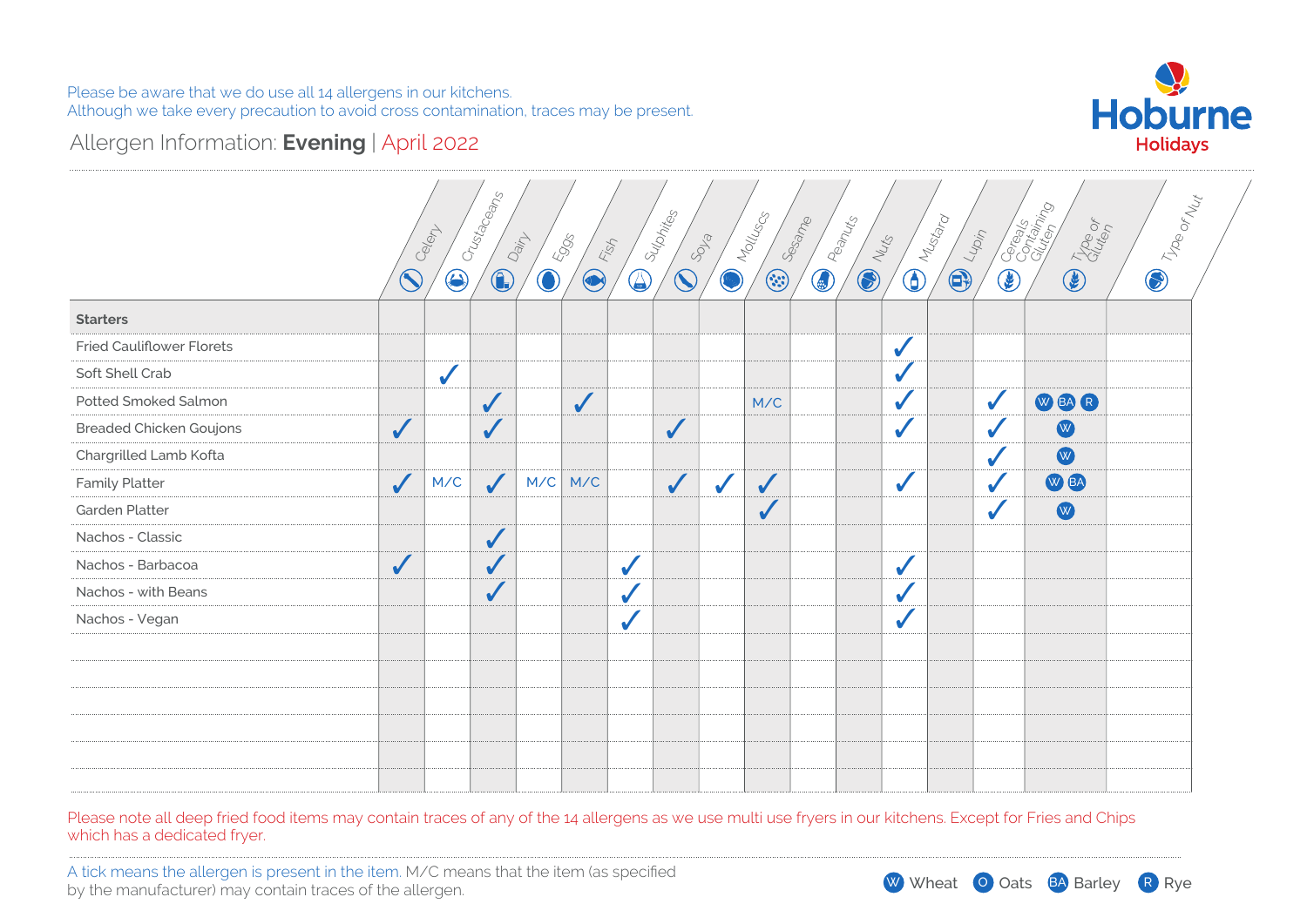

# Allergen Information: **Evening** | April 2022

|                                   |              | Celert       | Crustaceans  | Dain         | 5905          | Fish         | Sulphites  | SOLS | Molluscs | Sesame<br><b>ED</b> Peanuts | Nuts       |            | I Mustard<br>$\frac{1}{400\eta}$ |                     | Cocalco Collaborato<br><b>CE</b> Troop | <b>D</b> Troe or May |  |
|-----------------------------------|--------------|--------------|--------------|--------------|---------------|--------------|------------|------|----------|-----------------------------|------------|------------|----------------------------------|---------------------|----------------------------------------|----------------------|--|
|                                   | $\bigcirc$   | $\bigcirc$   | $\bigcirc$   | $\bigcirc$   | $\circledast$ | $\bigcirc$   | $\bigcirc$ | Ø    | $\odot$  |                             | $\bigcirc$ | $\bigcirc$ | $\bigoplus$                      | $\bigcircled{\!\!}$ |                                        |                      |  |
| Soup of the Day                   |              |              |              |              |               |              |            |      |          |                             |            |            |                                  |                     |                                        |                      |  |
| Carrot & Coriander                | $\checkmark$ |              |              |              |               |              |            |      |          |                             |            |            |                                  |                     |                                        |                      |  |
| Sweet Pot & Butternut             | $\checkmark$ |              |              |              |               |              |            |      |          |                             |            |            |                                  |                     |                                        |                      |  |
| Roast Pepper, Tomato & Basil      | $\checkmark$ |              |              |              |               | $\checkmark$ |            |      |          |                             |            |            |                                  |                     |                                        |                      |  |
| Creamy Mushroom & Thyme           | $\checkmark$ |              | $\checkmark$ |              |               |              |            |      |          |                             |            |            |                                  |                     |                                        |                      |  |
| French Onion                      | $\checkmark$ |              |              |              |               | $\checkmark$ |            |      |          |                             |            |            |                                  |                     | W                                      |                      |  |
| Beetroot & Carrot                 | $\sqrt{2}$   |              |              |              |               |              |            |      |          |                             |            |            |                                  |                     |                                        |                      |  |
| Leek & Potato                     | $\checkmark$ |              | $\checkmark$ |              |               |              |            |      |          |                             |            |            |                                  |                     |                                        |                      |  |
| Soup served with Ciabatta Roll    |              |              |              |              |               |              |            |      | M/C      |                             |            |            |                                  |                     | WEAR                                   |                      |  |
| Soup served with Gluten Free Roll |              |              |              | $\checkmark$ |               |              |            |      |          |                             |            |            |                                  |                     |                                        |                      |  |
| <b>Butter</b>                     |              |              | $\checkmark$ |              |               |              |            |      |          |                             |            |            |                                  |                     |                                        |                      |  |
| <b>Salads</b>                     |              |              |              |              |               |              |            |      |          |                             |            |            |                                  |                     |                                        |                      |  |
| Chicken Caesar Salad              |              |              | $\checkmark$ | $\checkmark$ | $\checkmark$  |              |            |      | M/C      |                             |            |            |                                  | J                   | W                                      |                      |  |
| Salad Bowl                        |              |              |              |              |               |              |            |      |          |                             |            |            |                                  |                     |                                        |                      |  |
| Chicken & Bacon Salad             |              |              |              |              |               |              |            |      | M/C      |                             |            |            |                                  |                     | W                                      |                      |  |
| Smoked Salmon & Crab Salad        |              | $\checkmark$ | $\checkmark$ | $\checkmark$ | $\checkmark$  |              |            |      |          |                             |            |            |                                  |                     |                                        |                      |  |
| Falafel & Cauliflower Salad       |              |              |              |              |               |              |            |      |          |                             |            |            |                                  |                     |                                        |                      |  |
| Garlic Crostini - Croutons        |              |              |              |              |               |              |            |      | M/C      |                             |            |            |                                  |                     | W                                      |                      |  |

Please note all deep fried food items may contain traces of any of the 14 allergens as we use multi use fryers in our kitchens. Except for Fries and Chips which has a dedicated fryer.

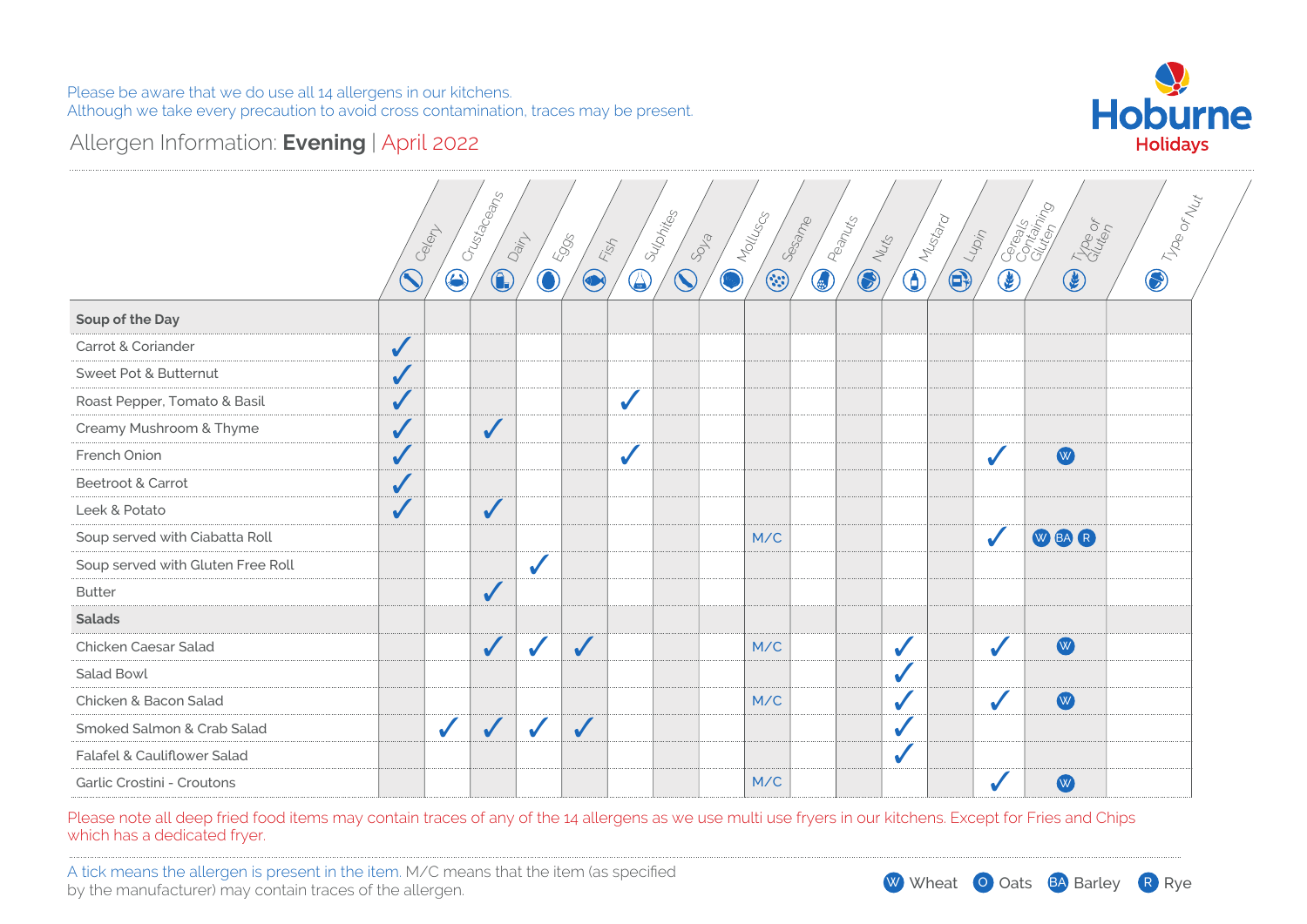

# Allergen Information: **Evening** | May 2022

|                          |              | Celent       | Crustaceans  | Dain         | Eggs         | Fish         | Sulphites  | SOLS         | <b>CONTROLLING</b><br><b>ESSERIES</b> |            | Peanuts<br><b>COLLEGE</b> | <b>Divided</b> | <b>CONTROVERSITY</b> |            | Corealist Co<br><b>Control Club</b> | <b>D</b> Troe or Nut |
|--------------------------|--------------|--------------|--------------|--------------|--------------|--------------|------------|--------------|---------------------------------------|------------|---------------------------|----------------|----------------------|------------|-------------------------------------|----------------------|
|                          | $\bigcirc$   | $\bigcirc$   | $\bigcirc$   | $\bigcirc$   | $\bigcirc$   | $\bigcirc$   | $\bigcirc$ |              |                                       | $\bigcirc$ |                           |                |                      | $\bigcirc$ |                                     |                      |
| Favourites / Signatures  |              |              |              |              |              |              |            |              |                                       |            |                           |                |                      |            |                                     |                      |
| Steak & Ale Pie          | $\checkmark$ |              | $\checkmark$ | $\checkmark$ |              | $\checkmark$ |            |              |                                       |            |                           |                |                      | ✔          | W                                   |                      |
| Cauliflower Balti Pie    | $\checkmark$ |              | $\checkmark$ |              |              | V            |            |              |                                       |            |                           |                |                      | ✔          | W                                   |                      |
| Chip Shop Platter        |              | ✔            | $\checkmark$ | $\checkmark$ | $\checkmark$ | $\sqrt{2}$   |            | $\checkmark$ |                                       |            |                           | $\checkmark$   |                      | ✔          | W                                   |                      |
| Beef & Bean Barbacoa     | $\checkmark$ |              | $\checkmark$ |              |              | $\checkmark$ |            |              |                                       |            |                           | $\checkmark$   |                      | ✔          | W                                   |                      |
| Seafood Gumbo            | $\checkmark$ | $\checkmark$ | $\checkmark$ | $\checkmark$ | $\checkmark$ |              |            |              |                                       |            |                           |                |                      |            | W                                   |                      |
| Sauteed Chicken Thighs   | $\checkmark$ |              | $\checkmark$ |              |              | $\checkmark$ |            |              |                                       |            |                           |                |                      |            |                                     |                      |
| Devon Crab Tagliatelle   |              | $\checkmark$ | $\checkmark$ |              |              |              |            |              |                                       |            |                           |                |                      | ✔          | W                                   |                      |
| Pan Fried Potato Gnocchi |              |              |              |              |              | $\checkmark$ |            |              |                                       |            |                           |                |                      |            | W                                   |                      |
| Add Tiger Prawns         |              | $\checkmark$ |              |              |              |              |            |              |                                       |            |                           |                |                      |            |                                     |                      |
| Add Chicken              |              |              |              |              |              |              |            |              |                                       |            |                           |                |                      |            |                                     |                      |
|                          |              |              |              |              |              |              |            |              |                                       |            |                           |                |                      |            |                                     |                      |
|                          |              |              |              |              |              |              |            |              |                                       |            |                           |                |                      |            |                                     |                      |
|                          |              |              |              |              |              |              |            |              |                                       |            |                           |                |                      |            |                                     |                      |
|                          |              |              |              |              |              |              |            |              |                                       |            |                           |                |                      |            |                                     |                      |
|                          |              |              |              |              |              |              |            |              |                                       |            |                           |                |                      |            |                                     |                      |
|                          |              |              |              |              |              |              |            |              |                                       |            |                           |                |                      |            |                                     |                      |
|                          |              |              |              |              |              |              |            |              |                                       |            |                           |                |                      |            |                                     |                      |

Please note all deep fried food items may contain traces of any of the 14 allergens as we use multi use fryers in our kitchens. Except for Fries and Chips which has a dedicated fryer.

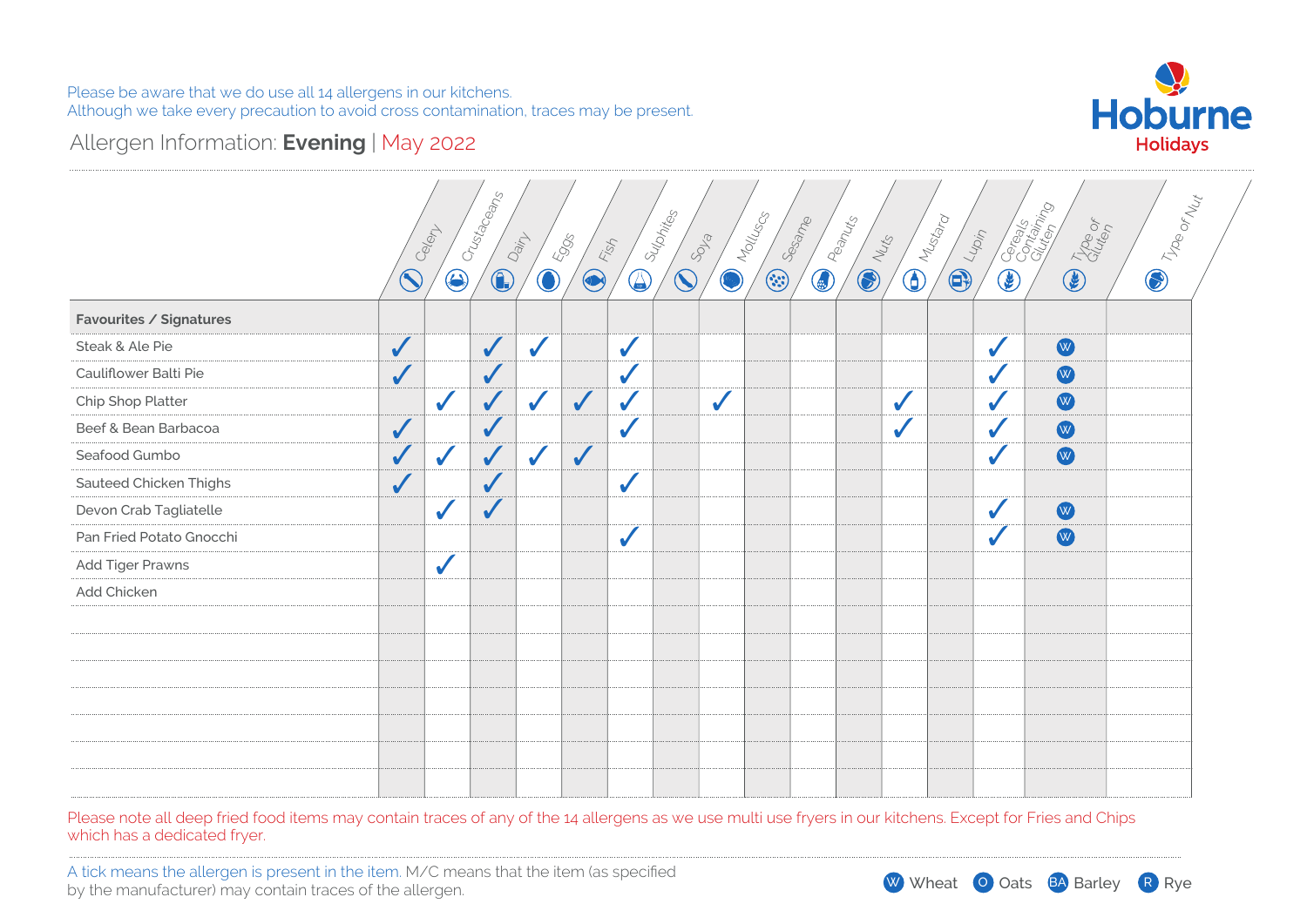

# Allergen Information: **Evening** | April 2022

|                                    |              | Crustaceans              |              |                     | Suphites                 |            | Molluscs | Sesame           |            | $\bigoplus_{\substack{\mathcal{M}_{\mathcal{U}_{\mathcal{U}_{\mathcal{V}_{\mathcal{O}}}}}}}\mathcal{M}_{\mathcal{U}_{\mathcal{U}_{\mathcal{U}_{\mathcal{O}}}}}$ |             |            | Corealist Coreal   |                      |
|------------------------------------|--------------|--------------------------|--------------|---------------------|--------------------------|------------|----------|------------------|------------|-----------------------------------------------------------------------------------------------------------------------------------------------------------------|-------------|------------|--------------------|----------------------|
|                                    |              | Celept                   | Dainy        | <b>Eggs</b><br>Fish |                          | SOLS       |          |                  | Nuts       |                                                                                                                                                                 | Lupin       |            |                    |                      |
|                                    | $\bigcirc$   | $\bigcirc$<br>$\bigcirc$ | $\bigcirc$   | $\bigcirc$          | $\bigodot$<br>$\bigcirc$ | $\bigcirc$ | $\odot$  | <b>Community</b> | $\bigcirc$ |                                                                                                                                                                 | $\bigoplus$ | $\bigcirc$ | <b>Communities</b> | <b>D</b> Troe or Nut |
| Grills                             |              |                          |              |                     |                          |            |          |                  |            |                                                                                                                                                                 |             |            |                    |                      |
| 8oz Sirloin                        |              | $\checkmark$             |              |                     |                          |            |          |                  |            |                                                                                                                                                                 |             |            |                    |                      |
| Jerk Rubbed Chicken                |              | $\sqrt{2}$               |              |                     |                          |            |          |                  |            |                                                                                                                                                                 |             |            |                    |                      |
| Mixed Grill                        |              | $\sqrt{2}$               | $\checkmark$ | $\checkmark$        |                          |            |          |                  |            |                                                                                                                                                                 |             |            |                    |                      |
| 8oz Gammon & Egg                   |              | $\checkmark$             | $\checkmark$ |                     |                          |            |          |                  |            |                                                                                                                                                                 |             |            |                    |                      |
| Cauliflower Steak                  |              | $\sqrt{2}$               |              | $\checkmark$        |                          |            |          |                  |            |                                                                                                                                                                 |             |            |                    |                      |
| <b>Blue Cheese Sauce</b>           | $\checkmark$ | $\sqrt{}$                |              | $\checkmark$        |                          |            |          |                  |            |                                                                                                                                                                 |             |            |                    |                      |
| Peppercorn Sauce                   |              | $\checkmark$             |              | $\checkmark$        |                          |            |          |                  |            |                                                                                                                                                                 |             |            |                    |                      |
| Wild Mushroom Sauce                | $\checkmark$ | $\sqrt{2}$               |              | $\checkmark$        |                          |            |          |                  |            |                                                                                                                                                                 |             |            |                    |                      |
| <b>Fries &amp; Sides</b>           |              |                          |              |                     |                          |            |          |                  |            |                                                                                                                                                                 |             |            |                    |                      |
| Fries / Chips                      |              |                          |              |                     |                          |            |          |                  |            |                                                                                                                                                                 |             |            |                    |                      |
| <b>Beer Battered Onion Rings</b>   |              |                          |              |                     |                          |            |          |                  |            |                                                                                                                                                                 |             |            | W BA               |                      |
| <b>Garlic Bread</b>                |              | $\checkmark$             |              |                     |                          |            | M/C      |                  |            |                                                                                                                                                                 |             |            | W                  |                      |
| Cheesy Garlic Bread                |              | $\checkmark$             |              |                     |                          |            | M/C      |                  |            |                                                                                                                                                                 |             |            | W                  |                      |
| <b>House Salad</b>                 |              |                          |              |                     |                          |            |          |                  |            | ✔                                                                                                                                                               |             |            |                    |                      |
| Creamy Mash Potato                 |              | $\checkmark$             |              |                     |                          |            |          |                  |            |                                                                                                                                                                 |             |            |                    |                      |
| <b>Buttered Peas &amp; Carrots</b> |              | $\checkmark$             |              |                     |                          |            |          |                  |            |                                                                                                                                                                 |             |            |                    |                      |
|                                    |              |                          |              |                     |                          |            |          |                  |            |                                                                                                                                                                 |             |            |                    |                      |

Please note all deep fried food items may contain traces of any of the 14 allergens as we use multi use fryers in our kitchens. Except for Fries and Chips which has a dedicated fryer.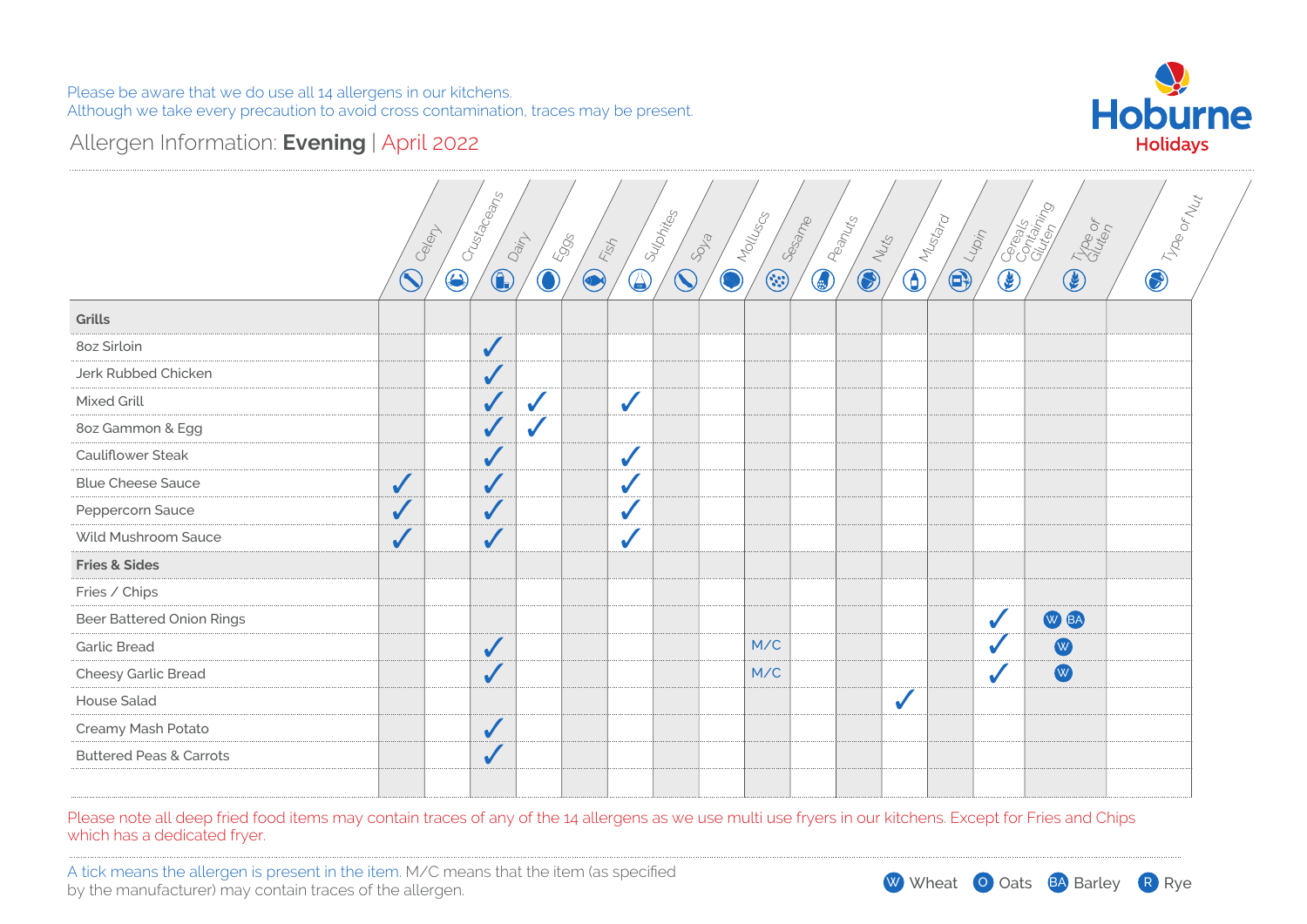

# Allergen Information: **Evening** | April 2022

|                                                                                                             |              | Crustaceans<br>Celent    | Dain             | <b>Eggs</b><br>Fish         | Sulphites              | SOLS       | Molluscs | Sesame | Peanuts    | Nuts         | I Mustard<br>$\frac{1}{100}$ |               | Caracter Ro<br>Trop of | <b>D</b> Troe or Nut |
|-------------------------------------------------------------------------------------------------------------|--------------|--------------------------|------------------|-----------------------------|------------------------|------------|----------|--------|------------|--------------|------------------------------|---------------|------------------------|----------------------|
|                                                                                                             | $\bigcirc$   | $\bigcirc$<br>$\bigcirc$ | $\bigcirc$       | $\bigcirc$<br>$\circledast$ | $\widehat{\mathbb{C}}$ | $\bigcirc$ | $\odot$  | 0      | $\bigcirc$ | $\bigcirc$   | $\bigcirc$                   | $\circledast$ | $\bigcirc$             |                      |
| <b>Burgers</b>                                                                                              |              |                          |                  |                             |                        |            |          |        |            |              |                              |               |                        |                      |
| Beef / Chicken Burger                                                                                       | $\checkmark$ | $\checkmark$             |                  | $\sqrt{2}$                  |                        |            | M/C      |        | M/C        | $\checkmark$ |                              | $\checkmark$  | W                      | All                  |
| The Big Cheese                                                                                              | $\checkmark$ | $\checkmark$             | $\checkmark$     | $\checkmark$                |                        |            | M/C      |        | M/C        | $\checkmark$ |                              |               | W                      | All                  |
| Texan Cowboy                                                                                                |              | $\checkmark$             | $\checkmark$     | $\checkmark$                |                        |            | M/C      |        | M/C        |              |                              |               | W                      | All                  |
| Smoky Beef                                                                                                  |              | $\checkmark$             | $\checkmark$     | $\checkmark$                |                        |            | M/C      |        | M/C        |              |                              |               | W                      | All                  |
| <b>Black n Blue</b>                                                                                         | $\checkmark$ | $\sqrt{}$                | $\checkmark$     | $\checkmark$                |                        |            | M/C      |        | M/C        |              |                              |               | W                      | All                  |
| Beetroot Quinoa & Pepper Burger                                                                             | $\checkmark$ | M/C                      | M/C              |                             | M/C                    |            | M/C      | M/C    | M/C        | $\checkmark$ |                              |               | W                      | All                  |
| Brioche Style Vegan Buns contain gluten<br>(wheat). They may contain Barley, Egg, Milk,<br>Oats, Rye & Soya |              | M/C                      | M/C              |                             | M/C                    |            |          |        |            |              |                              |               | W)                     |                      |
| Brioche Buns contain gluten (wheat). They<br>may contain Barley, Oats, Rye & Soya                           |              | $\checkmark$             | $\boldsymbol{J}$ |                             | M/C                    |            |          |        |            |              |                              |               | W                      |                      |
|                                                                                                             |              |                          |                  |                             |                        |            |          |        |            |              |                              |               |                        |                      |
|                                                                                                             |              |                          |                  |                             |                        |            |          |        |            |              |                              |               |                        |                      |
|                                                                                                             |              |                          |                  |                             |                        |            |          |        |            |              |                              |               |                        |                      |
|                                                                                                             |              |                          |                  |                             |                        |            |          |        |            |              |                              |               |                        |                      |
|                                                                                                             |              |                          |                  |                             |                        |            |          |        |            |              |                              |               |                        |                      |
|                                                                                                             |              |                          |                  |                             |                        |            |          |        |            |              |                              |               |                        |                      |
|                                                                                                             |              |                          |                  |                             |                        |            |          |        |            |              |                              |               |                        |                      |

Please note all deep fried food items may contain traces of any of the 14 allergens as we use multi use fryers in our kitchens. Except for Fries and Chips which has a dedicated fryer.

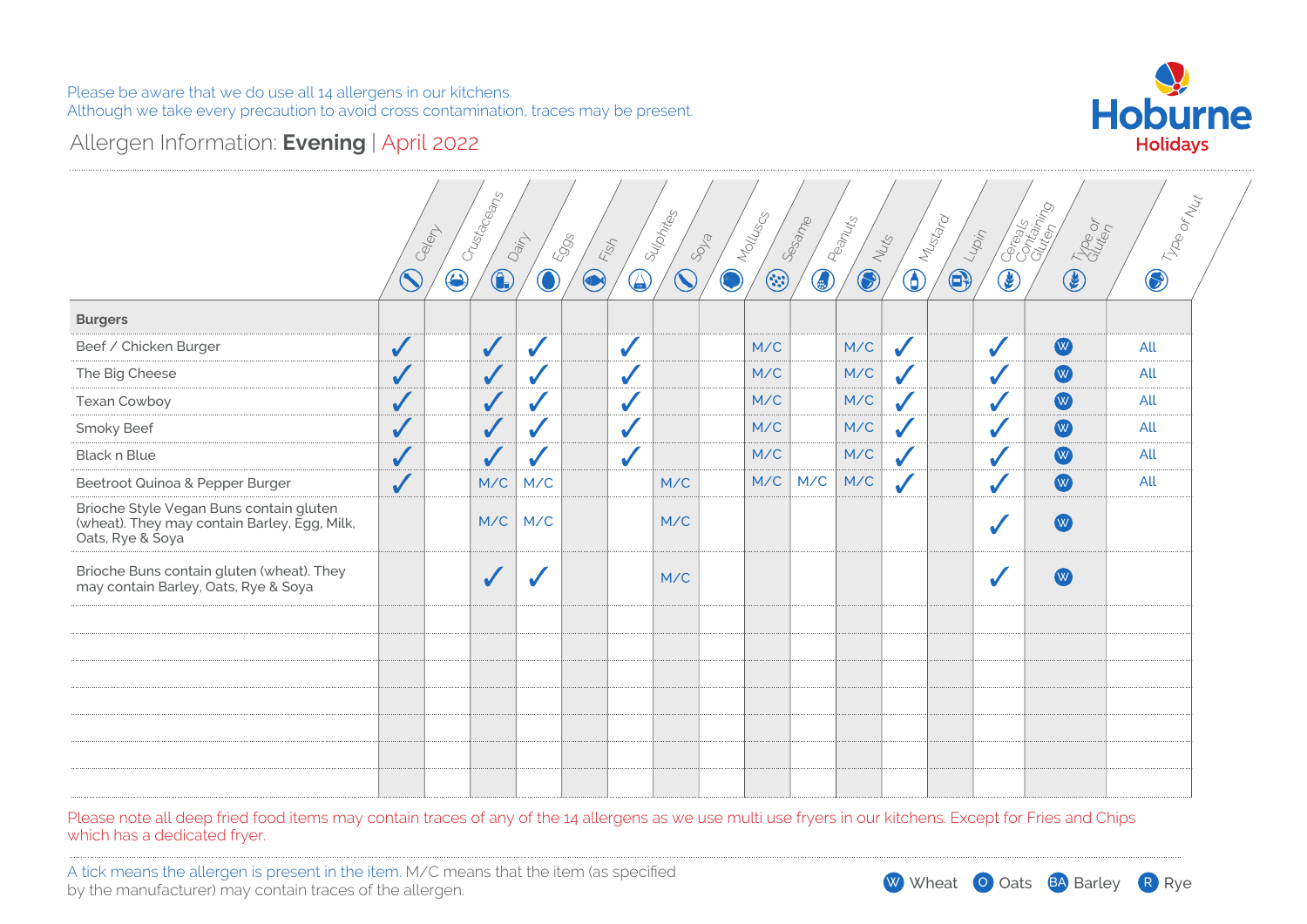

# Allergen Information: **Hot Drinks** | April 2022

| Crustaceans<br>$\bigcircledast_{\mathcal{V}_{\mathcal{D}\otimes_{\mathcal{O}_{\mathcal{V}_{\mathcal{U}_{\mathcal{C}}}}}}$<br>Corealist Clear<br>I Sulphites<br>Molluscs<br><b>DRAWING</b><br>$\bigoplus_{\substack{\mathcal{M}_{\mathcal{U}_{\mathcal{U}_{\mathcal{V}_{\mathcal{O}}}}}}}\mathcal{M}_{\mathcal{U}_{\mathcal{U}_{\mathcal{U}_{\mathcal{O}}}}}$<br>Sesame<br><b>CELTINGS</b><br>Celert<br>$\mathcal{L}_{\mathcal{U}_{\mathcal{D},\mathcal{V}_{\mathcal{T}}}}$<br>Dain<br>5905<br>SOLS<br><b>COLLEGE</b><br>Fish<br>$\bigcirc$<br>$\widehat{\mathbb{C}}$<br>$\odot$<br>$\bigcirc$<br>$\bigcirc$<br>$\bigcirc$<br>$\bigcirc$<br>E<br>$\bigcirc$<br>$\bigcirc$<br>$\checkmark$<br>$\checkmark$<br>$\sqrt{2}$<br>$\checkmark$<br>$\checkmark$<br>$\checkmark$<br>$\checkmark$<br>$\checkmark$<br>$\checkmark$<br>$\bullet$<br>$\checkmark$<br>$\checkmark$<br>Almonds<br>$\checkmark$<br>Hazelnut |                      |  |  |  |  |  |  |  |  |  |
|------------------------------------------------------------------------------------------------------------------------------------------------------------------------------------------------------------------------------------------------------------------------------------------------------------------------------------------------------------------------------------------------------------------------------------------------------------------------------------------------------------------------------------------------------------------------------------------------------------------------------------------------------------------------------------------------------------------------------------------------------------------------------------------------------------------------------------------------------------------------------------------------------------|----------------------|--|--|--|--|--|--|--|--|--|
|                                                                                                                                                                                                                                                                                                                                                                                                                                                                                                                                                                                                                                                                                                                                                                                                                                                                                                            |                      |  |  |  |  |  |  |  |  |  |
|                                                                                                                                                                                                                                                                                                                                                                                                                                                                                                                                                                                                                                                                                                                                                                                                                                                                                                            |                      |  |  |  |  |  |  |  |  |  |
|                                                                                                                                                                                                                                                                                                                                                                                                                                                                                                                                                                                                                                                                                                                                                                                                                                                                                                            | Americano            |  |  |  |  |  |  |  |  |  |
|                                                                                                                                                                                                                                                                                                                                                                                                                                                                                                                                                                                                                                                                                                                                                                                                                                                                                                            | White Americano      |  |  |  |  |  |  |  |  |  |
|                                                                                                                                                                                                                                                                                                                                                                                                                                                                                                                                                                                                                                                                                                                                                                                                                                                                                                            | Cappuccino           |  |  |  |  |  |  |  |  |  |
|                                                                                                                                                                                                                                                                                                                                                                                                                                                                                                                                                                                                                                                                                                                                                                                                                                                                                                            | Latte                |  |  |  |  |  |  |  |  |  |
|                                                                                                                                                                                                                                                                                                                                                                                                                                                                                                                                                                                                                                                                                                                                                                                                                                                                                                            | Mocha                |  |  |  |  |  |  |  |  |  |
|                                                                                                                                                                                                                                                                                                                                                                                                                                                                                                                                                                                                                                                                                                                                                                                                                                                                                                            | Espresso             |  |  |  |  |  |  |  |  |  |
|                                                                                                                                                                                                                                                                                                                                                                                                                                                                                                                                                                                                                                                                                                                                                                                                                                                                                                            | Flat White           |  |  |  |  |  |  |  |  |  |
|                                                                                                                                                                                                                                                                                                                                                                                                                                                                                                                                                                                                                                                                                                                                                                                                                                                                                                            | Hot Chocolate        |  |  |  |  |  |  |  |  |  |
|                                                                                                                                                                                                                                                                                                                                                                                                                                                                                                                                                                                                                                                                                                                                                                                                                                                                                                            | Luxury Hot Chocolate |  |  |  |  |  |  |  |  |  |
|                                                                                                                                                                                                                                                                                                                                                                                                                                                                                                                                                                                                                                                                                                                                                                                                                                                                                                            | Tea With Milk        |  |  |  |  |  |  |  |  |  |
|                                                                                                                                                                                                                                                                                                                                                                                                                                                                                                                                                                                                                                                                                                                                                                                                                                                                                                            | Flavour Tea          |  |  |  |  |  |  |  |  |  |
|                                                                                                                                                                                                                                                                                                                                                                                                                                                                                                                                                                                                                                                                                                                                                                                                                                                                                                            | Babyccino            |  |  |  |  |  |  |  |  |  |
|                                                                                                                                                                                                                                                                                                                                                                                                                                                                                                                                                                                                                                                                                                                                                                                                                                                                                                            | Oat Milk             |  |  |  |  |  |  |  |  |  |
|                                                                                                                                                                                                                                                                                                                                                                                                                                                                                                                                                                                                                                                                                                                                                                                                                                                                                                            | Soy Milk             |  |  |  |  |  |  |  |  |  |
|                                                                                                                                                                                                                                                                                                                                                                                                                                                                                                                                                                                                                                                                                                                                                                                                                                                                                                            | <b>Almond Milk</b>   |  |  |  |  |  |  |  |  |  |
|                                                                                                                                                                                                                                                                                                                                                                                                                                                                                                                                                                                                                                                                                                                                                                                                                                                                                                            | Syrup Amaretto       |  |  |  |  |  |  |  |  |  |
|                                                                                                                                                                                                                                                                                                                                                                                                                                                                                                                                                                                                                                                                                                                                                                                                                                                                                                            | Syrup Caramel        |  |  |  |  |  |  |  |  |  |
|                                                                                                                                                                                                                                                                                                                                                                                                                                                                                                                                                                                                                                                                                                                                                                                                                                                                                                            | Syrup Hazelnut       |  |  |  |  |  |  |  |  |  |
|                                                                                                                                                                                                                                                                                                                                                                                                                                                                                                                                                                                                                                                                                                                                                                                                                                                                                                            | Syrup Salted Caramel |  |  |  |  |  |  |  |  |  |
|                                                                                                                                                                                                                                                                                                                                                                                                                                                                                                                                                                                                                                                                                                                                                                                                                                                                                                            | Syrup Vanilla        |  |  |  |  |  |  |  |  |  |

Please note all deep fried food items may contain traces of any of the 14 allergens as we use multi use fryers in our kitchens. Except for Fries and Chips which has a dedicated fryer.

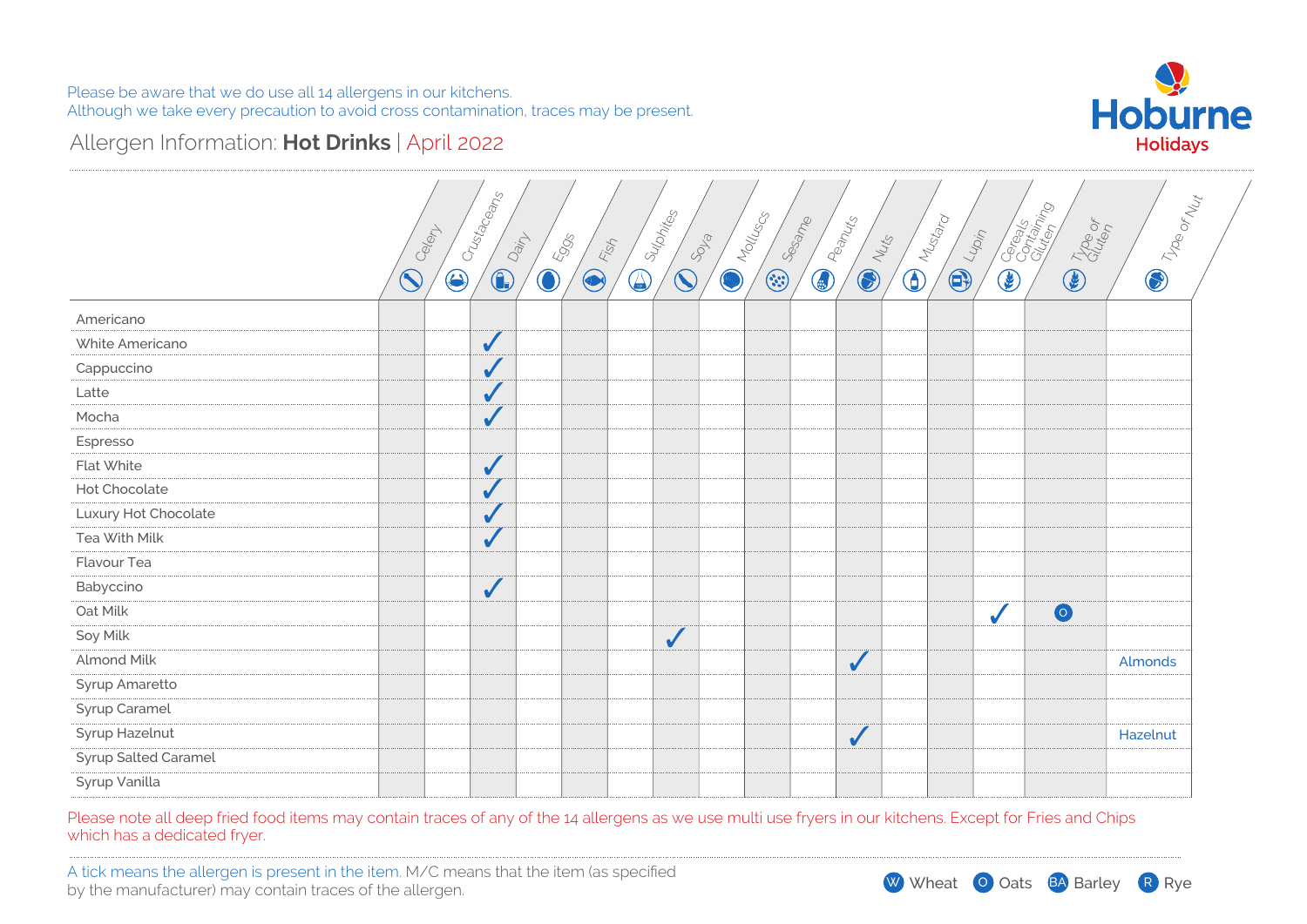

### Allergen Information: **Kids Menu** | May 2022

|                            | Celent       | Crustaceans              | Dain         | 5995<br>Fish |              | <b>Supplies</b><br>SOLS | Molluscs   | Sesame       | <b>BRANCHS</b> | <b>Divideo</b> | Lupin      |            | Coreagn Coreagn<br><b>CELITORY</b> | <b>D</b> Troe or Net |
|----------------------------|--------------|--------------------------|--------------|--------------|--------------|-------------------------|------------|--------------|----------------|----------------|------------|------------|------------------------------------|----------------------|
|                            | $\bigcirc$   | $\bigcirc$<br>$\bigcirc$ | $\bigodot$   | $\bigcirc$   | $\bigcirc$   | $\bigcirc$              | $\bigcirc$ | $\odot$      | <b>COLLEGE</b> |                | $\bigcirc$ | $\bigcirc$ |                                    |                      |
| <b>Sammy Favourites</b>    |              |                          |              |              |              |                         |            |              |                |                |            |            |                                    |                      |
| Macaroni Cheese            |              | $\checkmark$             |              |              |              |                         |            | M/C          |                | $\checkmark$   |            | ✔          | W                                  |                      |
| Chicken Tortilla Wrap      |              | $\checkmark$             |              |              |              |                         |            |              |                |                |            |            | W                                  |                      |
| Mini Mezze                 |              |                          |              |              |              |                         |            | $\checkmark$ | M/C            |                |            |            | W                                  | All                  |
| Mini Fish n Chips          |              |                          | $\checkmark$ | $\sqrt{}$    | $\checkmark$ |                         |            |              |                |                |            |            |                                    |                      |
| Shepherd's Pie             | $\checkmark$ | $\checkmark$             |              |              | $\checkmark$ |                         |            |              |                |                |            |            |                                    |                      |
| Mini Hoburne Burger        |              |                          |              |              | $\checkmark$ |                         |            | M/C          |                |                |            | √          | W                                  |                      |
| <b>Sammy Squad</b>         |              |                          |              |              |              |                         |            |              |                |                |            |            |                                    |                      |
| Hoburne Sausage            |              |                          |              |              | $\checkmark$ |                         |            |              |                |                |            |            | W                                  |                      |
| Quorn Sausage              |              | $\checkmark$             | $\checkmark$ |              |              |                         |            |              |                |                |            |            | W                                  |                      |
| <b>Cauliflower Florets</b> |              |                          |              |              |              |                         |            |              |                |                |            |            |                                    |                      |
| <b>Fish Fingers</b>        |              |                          |              | $\sqrt{}$    |              |                         |            |              |                |                |            |            | W                                  |                      |
| Chicken Goujons            | $\checkmark$ | $\checkmark$             |              |              |              | $\checkmark$            |            |              |                | $\checkmark$   |            |            | W                                  |                      |
|                            |              |                          |              |              |              |                         |            |              |                |                |            |            |                                    |                      |
|                            |              |                          |              |              |              |                         |            |              |                |                |            |            |                                    |                      |
|                            |              |                          |              |              |              |                         |            |              |                |                |            |            |                                    |                      |
|                            |              |                          |              |              |              |                         |            |              |                |                |            |            |                                    |                      |
|                            |              |                          |              |              |              |                         |            |              |                |                |            |            |                                    |                      |

Please note all deep fried food items may contain traces of any of the 14 allergens as we use multi use fryers in our kitchens. Except for Fries and Chips which has a dedicated fryer.

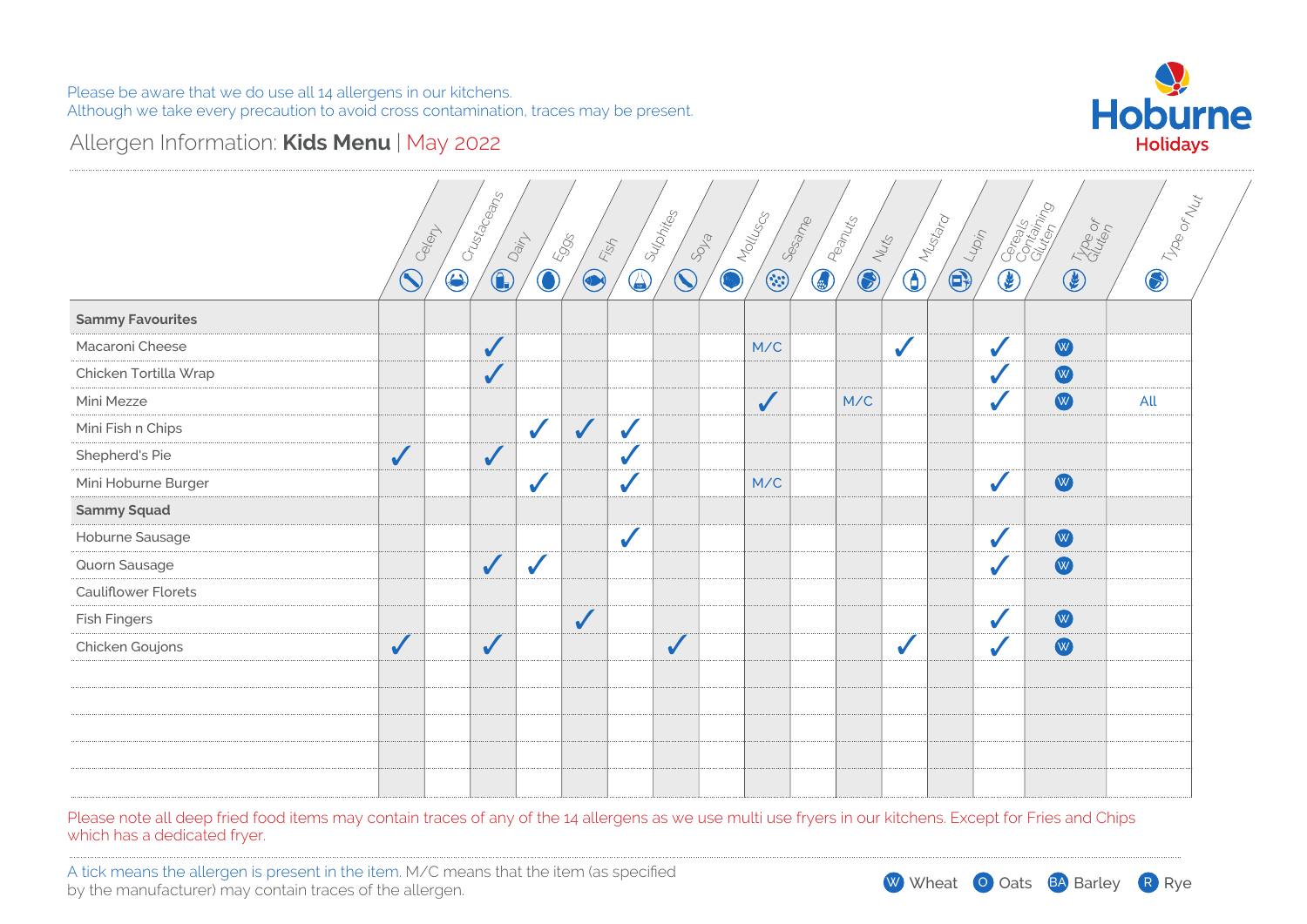

# Allergen Information: **Light Lunch** | April 2022

|                                                                            |              | Celem        | Crustaceans  | Dainy      | <b>Eggs</b><br>Fish |              | Sulphites    | SDLB | Molluscs<br>Sesame | Peanuts    | Nuts       |            | Mustard<br>$L_{4/2\eta\gamma}$ |            | Cocontractor<br>Type or |            | ) Troe or Nut |
|----------------------------------------------------------------------------|--------------|--------------|--------------|------------|---------------------|--------------|--------------|------|--------------------|------------|------------|------------|--------------------------------|------------|-------------------------|------------|---------------|
|                                                                            | $\bigcirc$   | $\bigcirc$   | $\bigcirc$   | $\bigodot$ | $\bigcirc$          | $\bigcirc$   | $\bigcirc$   | Ø    | $\odot$            | $\bigcirc$ | $\bigcirc$ | $\bigcirc$ | $\bigcirc$                     | $\bigcirc$ | $\circledast$           | $\bigcirc$ |               |
| <b>Sandwiches</b>                                                          |              |              |              |            |                     |              |              |      |                    |            |            |            |                                |            |                         |            |               |
| Baguette - BBQ Chicken                                                     |              |              | $\sqrt{}$    |            |                     |              |              |      | M/C                |            |            |            |                                |            | W BA                    |            |               |
| Baguette - Tuna Melt                                                       |              |              | $\sqrt{}$    | ✔          | ✔                   |              |              |      | M/C                |            |            |            |                                |            | W BA                    |            |               |
| Sandwich - Cheese & Chutney                                                |              |              | $\sqrt{}$    |            |                     | ✔            | $\checkmark$ |      |                    |            |            |            |                                |            | W BA                    |            |               |
| Sandwich - Fish Finger                                                     |              |              | $\checkmark$ | ✔          | $\checkmark$        |              | $\sqrt{2}$   |      |                    |            |            |            |                                |            | W BA                    |            |               |
| Sandwich - Classic Club                                                    |              |              | $\checkmark$ | ✔          |                     |              | ✔            |      |                    |            |            |            |                                |            | W BA                    |            |               |
| Sandwich - Devon Crab                                                      |              | $\checkmark$ |              |            |                     |              | $\checkmark$ |      |                    |            |            |            |                                |            | W BA                    |            |               |
| Wrap - Grilled Chicken                                                     |              |              | ✔            |            |                     |              |              |      |                    |            |            |            |                                |            | W                       |            |               |
| Wrap - Falafel                                                             |              |              |              |            |                     |              |              |      |                    |            |            |            |                                |            | W                       |            |               |
| Bagel - Smoked Salmon                                                      |              |              | $\checkmark$ |            | $\checkmark$        |              |              |      | M/C                |            |            |            |                                |            | WEAR                    |            |               |
| Bagel - NY Deli                                                            | $\checkmark$ |              | $\sqrt{2}$   |            |                     |              |              |      | M/C                |            | M/C        |            |                                |            | W BAR                   |            |               |
| <b>Brekkie Bap</b>                                                         |              |              | $\sqrt{}$    | ✔          |                     | $\checkmark$ |              |      | M/C                |            |            |            |                                |            | WBAR                    |            |               |
| Farmhouse White                                                            |              |              |              |            |                     |              | $\checkmark$ |      |                    |            |            |            |                                |            | W                       |            |               |
| Farmhouse Brown                                                            |              |              |              |            |                     |              | $\checkmark$ |      |                    |            |            |            |                                |            | W BA                    |            |               |
| Farmhouse white & brown may contain<br>traces of Wheat, Oats, Rye & Barley |              |              |              |            |                     |              |              |      |                    |            |            |            |                                |            |                         |            |               |
| Tortilla Wrap                                                              |              |              |              |            |                     |              |              |      |                    |            |            |            |                                |            | W                       |            |               |
| <b>Bagel</b>                                                               |              |              |              |            |                     |              |              |      | M/C                |            |            |            |                                |            | W BA R                  |            |               |
| Baguette                                                                   |              |              |              |            |                     |              |              |      | M/C                |            |            |            |                                |            | W                       |            |               |

Please note all deep fried food items may contain traces of any of the 14 allergens as we use multi use fryers in our kitchens. Except for Fries and Chips which has a dedicated fryer.

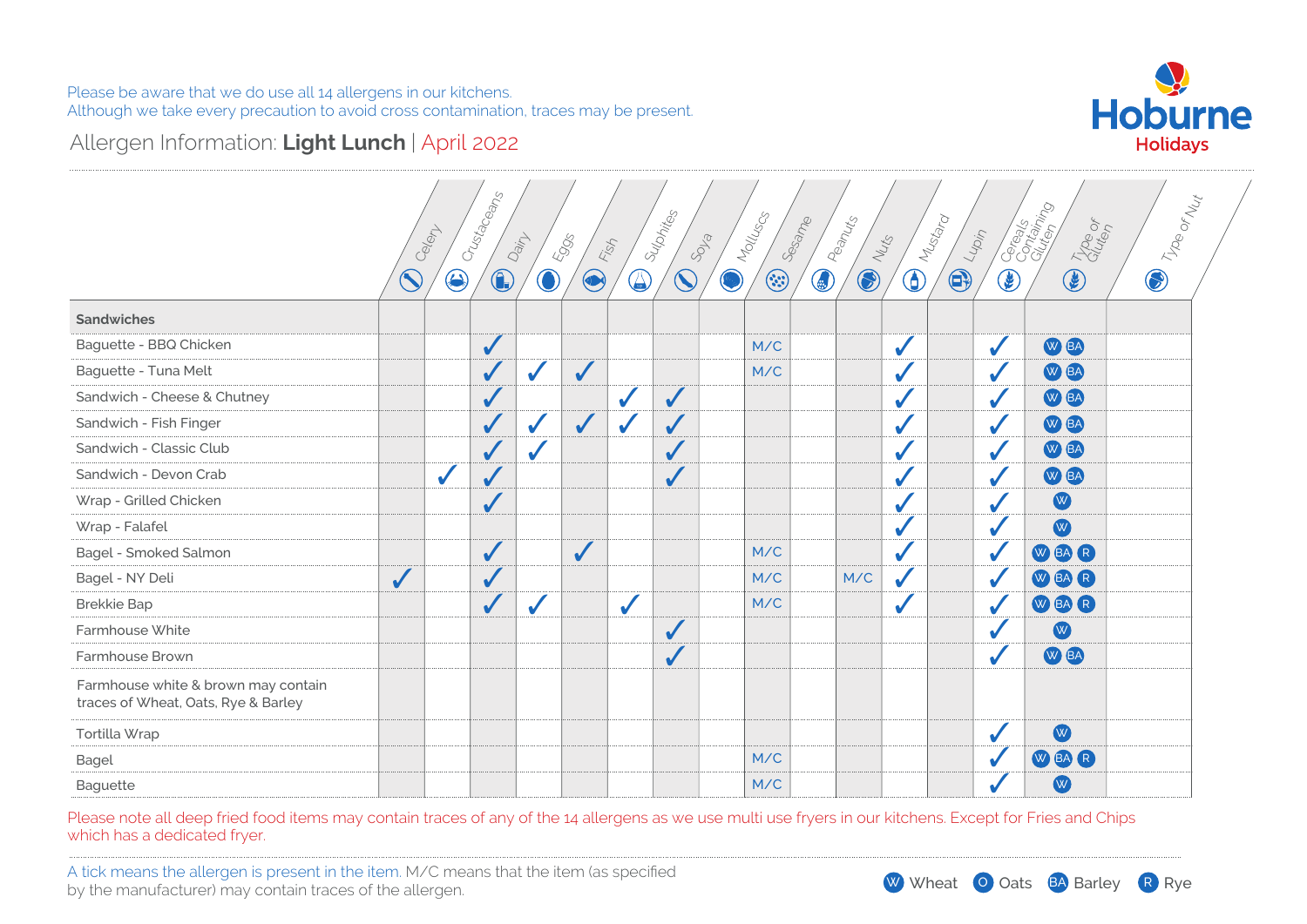# Allergen Information: **Light Lunch** | April 2022



|                                   | Celept       | Crustaceans              | Dain<br>5905                | Fish         | I Sulphites                           | 898 | <b>CONTROLLING</b>                                                                                                                                                                                                                                                                                                                                                          | Sesame<br><b>EDITED RESEARCH</b> |                | <b>DIRECTOR</b> |                    |              | <b>Contractor Contractor</b>                                                                                                                                                                                                                                                                                                                  | The or | <b>D</b> Troe or Nut |
|-----------------------------------|--------------|--------------------------|-----------------------------|--------------|---------------------------------------|-----|-----------------------------------------------------------------------------------------------------------------------------------------------------------------------------------------------------------------------------------------------------------------------------------------------------------------------------------------------------------------------------|----------------------------------|----------------|-----------------|--------------------|--------------|-----------------------------------------------------------------------------------------------------------------------------------------------------------------------------------------------------------------------------------------------------------------------------------------------------------------------------------------------|--------|----------------------|
|                                   | $\bigcirc$   | $\bigcirc$<br>$\bigcirc$ | $\textcolor{blue}{\bullet}$ | $\bigcirc$   | $\widehat{\mathcal{N}}$<br>$\bigcirc$ |     | $\begin{picture}(22,20) \put(0,0){\vector(0,1){10}} \put(15,0){\vector(0,1){10}} \put(15,0){\vector(0,1){10}} \put(15,0){\vector(0,1){10}} \put(15,0){\vector(0,1){10}} \put(15,0){\vector(0,1){10}} \put(15,0){\vector(0,1){10}} \put(15,0){\vector(0,1){10}} \put(15,0){\vector(0,1){10}} \put(15,0){\vector(0,1){10}} \put(15,0){\vector(0,1){10}} \put(15,0){\vector(0$ |                                  | <b>COLLEGE</b> |                 | <b>CONTROLLING</b> | $\bigcirc$   | $\begin{picture}(20,20) \put(0,0){\line(1,0){155}} \put(15,0){\line(1,0){155}} \put(15,0){\line(1,0){155}} \put(15,0){\line(1,0){155}} \put(15,0){\line(1,0){155}} \put(15,0){\line(1,0){155}} \put(15,0){\line(1,0){155}} \put(15,0){\line(1,0){155}} \put(15,0){\line(1,0){155}} \put(15,0){\line(1,0){155}} \put(15,0){\line(1,0){155}} \$ |        |                      |
| Soup of the Day                   |              |                          |                             |              |                                       |     |                                                                                                                                                                                                                                                                                                                                                                             |                                  |                |                 |                    |              |                                                                                                                                                                                                                                                                                                                                               |        |                      |
| Carrot & Coriander                | $\checkmark$ |                          |                             |              |                                       |     |                                                                                                                                                                                                                                                                                                                                                                             |                                  |                |                 |                    |              |                                                                                                                                                                                                                                                                                                                                               |        |                      |
| Sweet Pot & Butternut             | $\checkmark$ |                          |                             |              |                                       |     |                                                                                                                                                                                                                                                                                                                                                                             |                                  |                |                 |                    |              |                                                                                                                                                                                                                                                                                                                                               |        |                      |
| Roast Pepper, Tomato & Basil      | $\checkmark$ |                          |                             | $\checkmark$ |                                       |     |                                                                                                                                                                                                                                                                                                                                                                             |                                  |                |                 |                    |              |                                                                                                                                                                                                                                                                                                                                               |        |                      |
| Creamy Mushroom & Thyme           | $\sqrt{2}$   | $\checkmark$             |                             |              |                                       |     |                                                                                                                                                                                                                                                                                                                                                                             |                                  |                |                 |                    |              |                                                                                                                                                                                                                                                                                                                                               |        |                      |
| French Onion                      | $\sqrt{}$    |                          |                             | $\checkmark$ |                                       |     |                                                                                                                                                                                                                                                                                                                                                                             |                                  |                |                 |                    | $\checkmark$ | W                                                                                                                                                                                                                                                                                                                                             |        |                      |
| Beetroot & Carrot                 | $\checkmark$ |                          |                             |              |                                       |     |                                                                                                                                                                                                                                                                                                                                                                             |                                  |                |                 |                    |              |                                                                                                                                                                                                                                                                                                                                               |        |                      |
| Leek & Potato                     | $\checkmark$ | $\checkmark$             |                             |              |                                       |     |                                                                                                                                                                                                                                                                                                                                                                             |                                  |                |                 |                    |              |                                                                                                                                                                                                                                                                                                                                               |        |                      |
| Soup served with Ciabatta Roll    |              |                          |                             |              |                                       |     | M/C                                                                                                                                                                                                                                                                                                                                                                         |                                  |                |                 |                    | $\checkmark$ | <b>WEAR</b>                                                                                                                                                                                                                                                                                                                                   |        |                      |
| Soup served with Gluten Free Roll |              |                          | $\checkmark$                |              |                                       |     |                                                                                                                                                                                                                                                                                                                                                                             |                                  |                |                 |                    |              |                                                                                                                                                                                                                                                                                                                                               |        |                      |
| <b>Butter</b>                     |              | $\checkmark$             |                             |              |                                       |     |                                                                                                                                                                                                                                                                                                                                                                             |                                  |                |                 |                    |              |                                                                                                                                                                                                                                                                                                                                               |        |                      |
|                                   |              |                          |                             |              |                                       |     |                                                                                                                                                                                                                                                                                                                                                                             |                                  |                |                 |                    |              |                                                                                                                                                                                                                                                                                                                                               |        |                      |
|                                   |              |                          |                             |              |                                       |     |                                                                                                                                                                                                                                                                                                                                                                             |                                  |                |                 |                    |              |                                                                                                                                                                                                                                                                                                                                               |        |                      |
|                                   |              |                          |                             |              |                                       |     |                                                                                                                                                                                                                                                                                                                                                                             |                                  |                |                 |                    |              |                                                                                                                                                                                                                                                                                                                                               |        |                      |
|                                   |              |                          |                             |              |                                       |     |                                                                                                                                                                                                                                                                                                                                                                             |                                  |                |                 |                    |              |                                                                                                                                                                                                                                                                                                                                               |        |                      |
|                                   |              |                          |                             |              |                                       |     |                                                                                                                                                                                                                                                                                                                                                                             |                                  |                |                 |                    |              |                                                                                                                                                                                                                                                                                                                                               |        |                      |
|                                   |              |                          |                             |              |                                       |     |                                                                                                                                                                                                                                                                                                                                                                             |                                  |                |                 |                    |              |                                                                                                                                                                                                                                                                                                                                               |        |                      |
|                                   |              |                          |                             |              |                                       |     |                                                                                                                                                                                                                                                                                                                                                                             |                                  |                |                 |                    |              |                                                                                                                                                                                                                                                                                                                                               |        |                      |

Please note all deep fried food items may contain traces of any of the 14 allergens as we use multi use fryers in our kitchens. Except for Fries and Chips which has a dedicated fryer.